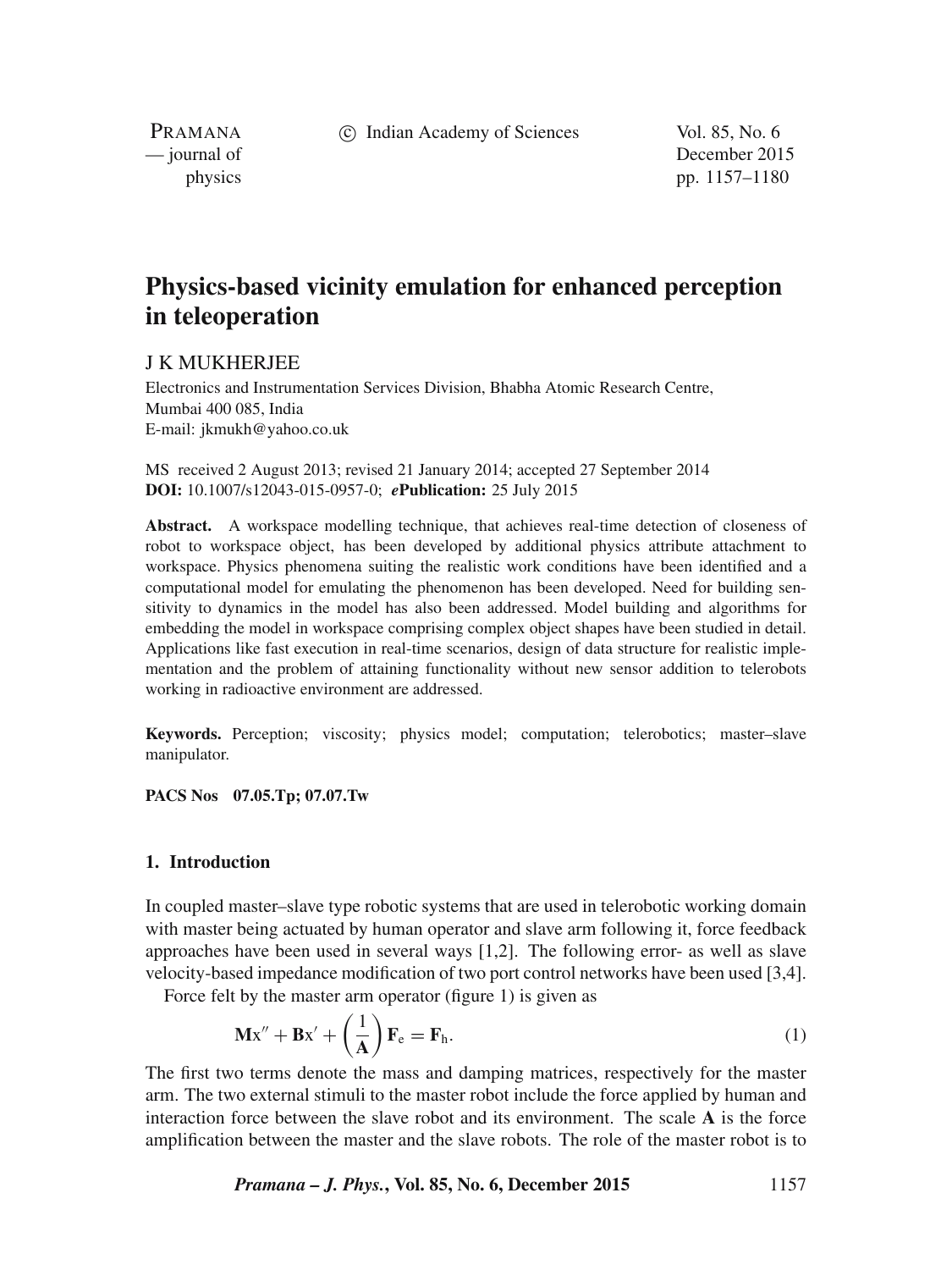

**Figure 1.** Robot arm teleoperated by the master.

provide position commands to the slave manipulator as well as to provide force feedback from the remote environment to the operator [5,6].

Telerobotic front-ends used, in nuclear application domain, face radiation damage [7,8]. These applications cannot use CCD imager-based close range viewing [9].

Contact-type sensing provided by the force torque sensors in the wrist are used but do not serve for detecting nearness to an object and produce effects that are only reactive in nature. The third term in (1) is an attenuated version of these effects. For balanced arm, when it is not in contact with any workspace part or object but very close to the part, the third term is zero. Our aim is to add a term in (1) that is sensitive to the robot's relative position v*is-à-*v*is* a part in the workspace as well as robot's dynamics. This term must be active in pre-contact phase and its magnitude must be based on the proximity to the object and speed of approach. It can help the operator to perceive the closeness of the slave arm to object bodies in remote workspace. The method must use only the existing sensors in a telerobot slave and avoid adding any more. The technique aims at building workspace models with additional attributes for facilitating this objective in real-time operation regimes.

# **2. Previous work**

The parts in a slave robot's workspace can be of two types: (1) needing manipulation and (2) not allowing any manipulation. For parts of the latter type, barrier or 'virtual fixture' that work in software form as added constraint has been used. 'Virtual fixture' refers to a general class of guidance modes [10,11] that help a robotic manipulator to perform a task by limiting its movement in restricted regions and/or influencing its movement along the desired paths and prohibit the motion of a robot manipulator in forbidden regions of geometric or configuration space.

Earlier work [12] used virtual barrier objects in workspace to restrict the operator from moving the master arm in selected areas by constraining master motion. Distance to virtual barrier was computed online and was used as a measure of developing opposition to master's motion. The barrier method has been used with limited number of plains or hyperplains in case of constraints in joint space, to achieve real-time performance by minimizing fixtures and limiting them to simple types.

# **3. Physics inspired model**

At first glance, the artificial force phenomena that are akin to the repulsion caused by virtual barrier, appears attractive as a physics-based approach to form sensorless tactile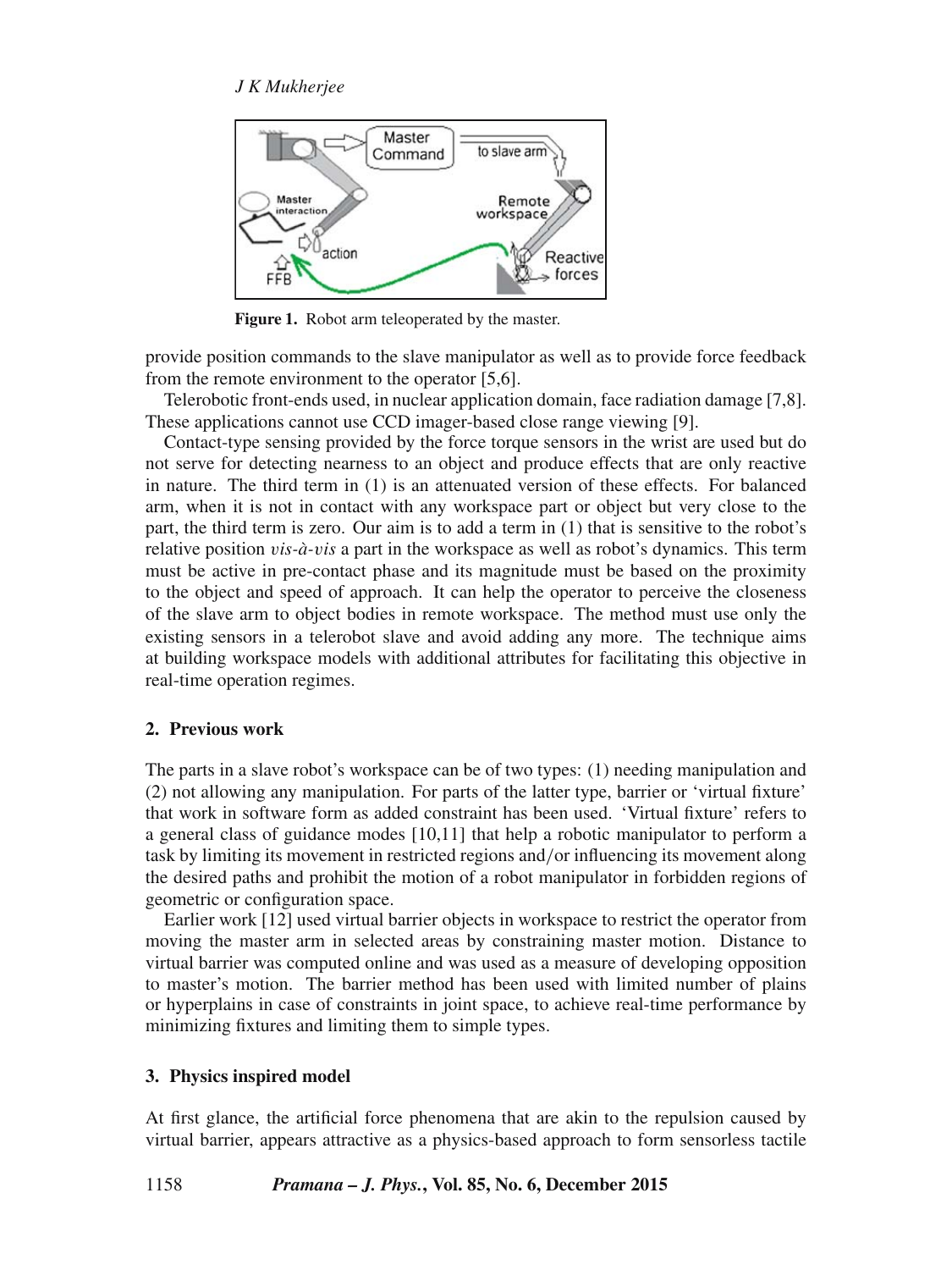

**Figure 2.** Robot moving through a force field.

reaction to operator. Potential field-based approaches also use some form of force created by interactions of a charged mobile robot with the field and are popular for autonomous navigation of mobile robots [13]. But these have drawbacks [14]. Simulated objects with spring action on the surface also have been used earlier for force feedback [15,16] formation. In these approaches, broadly speaking, some form of force field (figure 2) exists. The methods are active in nature implying that at any location within the field, forces will act on a point robot irrespective of its velocity. The temporal variation in force is purely an attribute of spatial state variation of  $\mathcal{R}$ . The method is sensitive to robot position v*is-à-*v*is* the repelling object. It continues to push the master arm back out of the repulsion zone even if  $\mathcal R$  stops and attempts to maintain position in this zone. Force feedback accruing from closely placed objects or concave zones in objects cause instability of control by subjecting the master arm to mutually counteracting forces. Force field is directed in nature and creates undesirable effects. For instance,  $\mathscr R$  faces a push and pull effect in the periphery of force field at  $p_1$  and  $p_3$ , respectively, leading to oscillatory reaction (figure 2).

# 3.1 *A new approach*

An alternative drag-based approach is investigated and a prototype has been developed. A body with surface area S in contact with a fluid of viscosity  $\mu$ , if moves at velocity **V** faces an opposing drag force **F** (figure 3).

$$
\mathbf{F} = \mu * S * \mathbf{V}.\tag{2}
$$

Visualize a case with object  $\mathcal O$  surrounded by fluids of different viscosities (figure 4). Point robot  $\mathscr R$  faces viscous drag that varies as  $\mathscr O$  is approached [17].  $\mathscr R_1$  and  $\mathscr R_2$ encounter the same opposing forces if their velocities are the same (assuming they have



**Figure 3.** Object faces drag while moving in a viscous medium.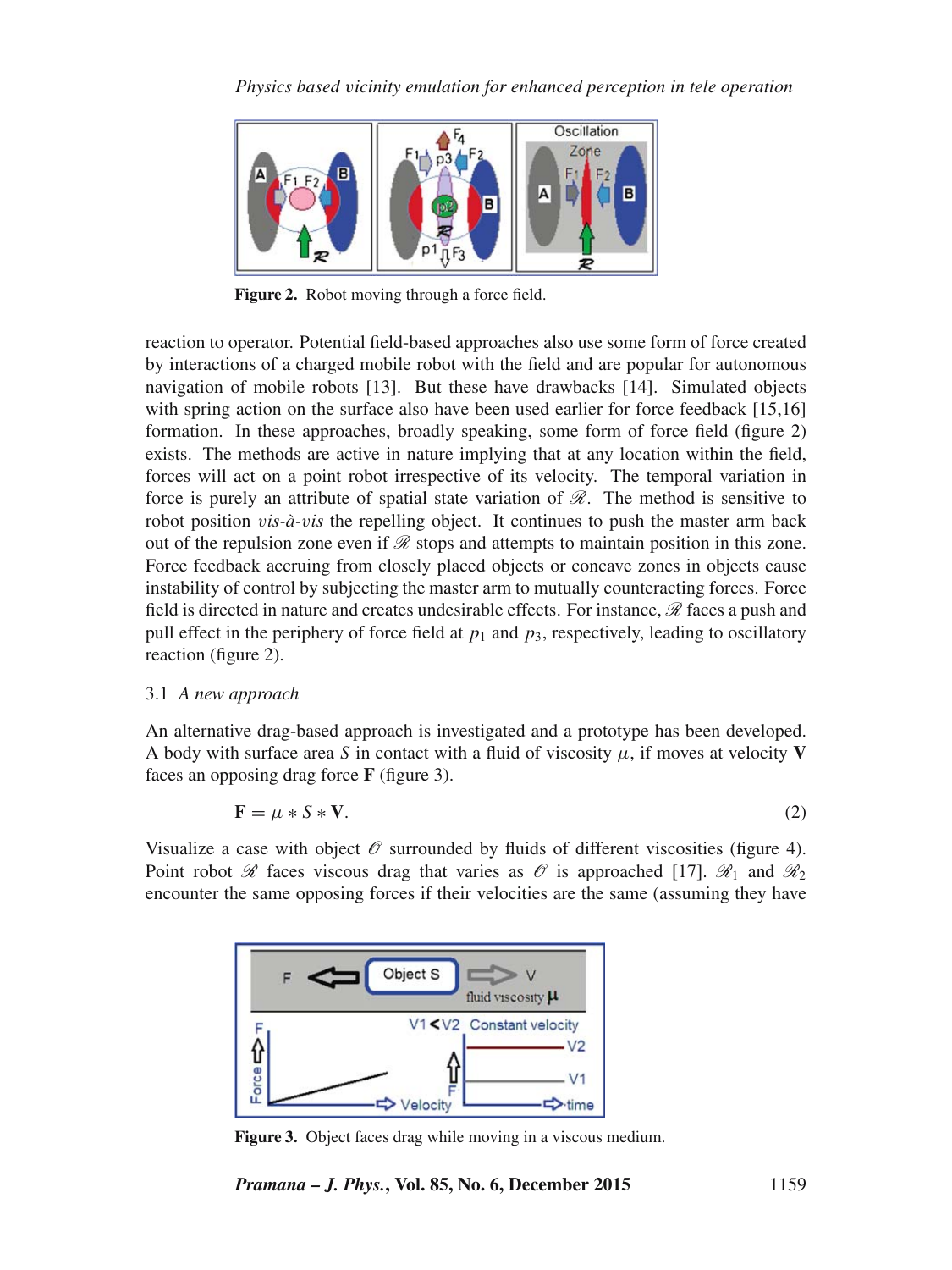

**Figure 4.** Object 'O' surrounded by different viscosity fluids.

the same surface  $S$ ). The viscosities in figure 4 have five discrete values but it can change continuously as a function of d

$$
\mu = f(d). \tag{3}
$$

Here *d* is the distance from the surface of the nearest object.

Force **F** acting on the point robot  $\mathcal{R}$  located at position  $P(x, y, z)$  where the viscosity is  $\mu_p$ , the drag on it is given as

$$
\mathbf{F}_{\mathrm{p}} = \mu_{\mathrm{p}} * S * \mathbf{V},\tag{4}
$$

where S is the surface area of R, **V** is the velocity and direction of **F** is opposite to **V**,

$$
\mathbf{F}_{\mathbf{p}} = -1 * f(d) * S * \mathbf{V}.
$$
 (5)

A discrete form of  $f(d)$  is considered for  $q$  (integer) number of discrete viscosity layers (see figure 4). The viscosities  $\mu_n$  are chosen with  $\mu_1$  of high magnitude for the first layer and for subsequent layers a graded viscosity such that  $\mu_n < \mu_{(n-1)}$  for *n* ranging from 2 to q. Any  $\mathcal R$  moving at constant speed faces stepped increase in drag over the layers (figure 5).



**Figure 5.** Drag force behaviour as a function of speed of approach and degree of closeness to the object.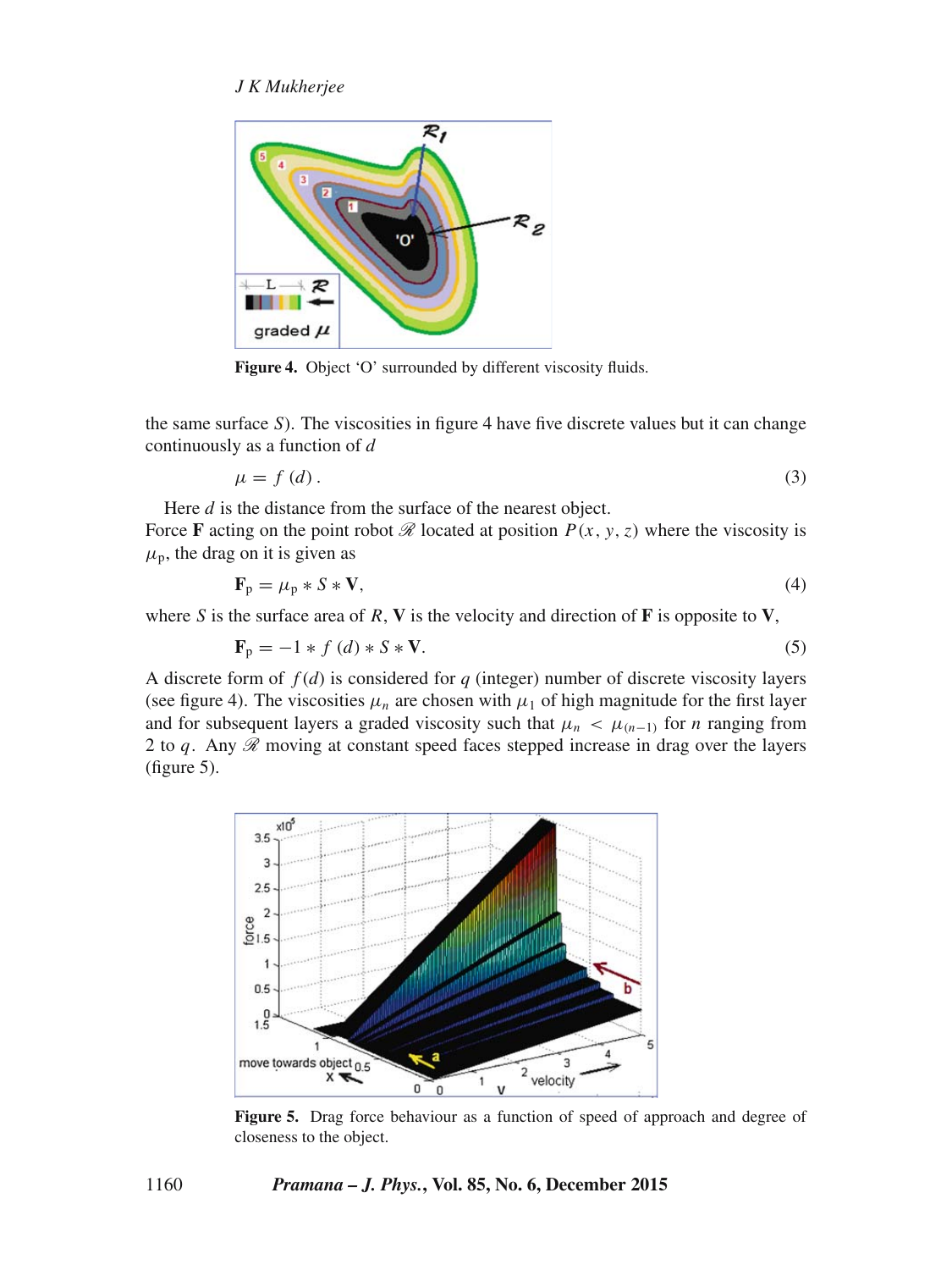3.1.1 *Model behaviour.* A slow moving  $\mathcal{R}$  following the path along a encounters very low drag. The drag effect is more enhanced for  $\mathcal{R}$  moving at higher velocity as it moves along path b. This model retains the property of velocity dependence of the drag. The position-dependent change in **F** can be used to generate perceivable vicinity effect with increasing nearness to a part while approaching it and the property can be used to present a tactile effect on the operator's hand.

The  $\mathcal{R}$  moving towards an object with high velocity under the master action faces high drag force but on stopping, the operating point shifts from  $b$  to  $a$  and the drag reduces. Contrary to the force field approach, here  $\mathcal R$  is not pushed back by the environment and so no force feedback acts on the master arm. The elimination of 'conflict' with workspace environment at zero speed gives stability to the master side as well as the complete system unlike the force field-based environment that introduces instability in dense object neighbourhood. It also implies, that an object can be reached at very slow speed by the operator unlike that in the case of force feedback formed in the potential field. This is desirable as very low speed approach does not cause any impact on contact. After contact, the opposition faced by the slave side servo actuators cause  $\mathbf{F}_e$  to build up and generate force feedback (1) depending on the rigidity of the object.

## 3.2 *Challenge in forming graded* μ *effect*

The distance of  $\mathscr R$  moving in workspace has to be determined at each instantaneous position with respect to the objects nearby. The corresponding  $\mu$  at the location is found and (5) is applied. This is a difficult task in real-time applications. Consider a workspace with objects A, B and C and a point robot  $\mathcal{R}$  (figure 6). Surface-based occupancy model is constructed from CAD models or from range-sensed data [12]. These comprise triangular surface segments typically in STL version [18].  $\mathcal{R}$  must be made sensitive to the vicinity of objects in some way. As indicated by (3), direct use of physics principles need that physical distance from the nearest surface be computed when  $\mathcal R$  is in the vicinity of an object. Vicinity is defined as a zone engulfing the surface on its outer face up to a distance  $\delta$  from the surface (green zones).

# 3.3 *Problem in finding applicable* μ

Fast executing procedures have received attention [19]. Reduction by excluding objects (and their component surfaces) that are far from  $\mathcal{R}$ , has been achieved using a simple



**Figure 6.** General enclosing volume-based neighbour detection schemes and their limited effectiveness.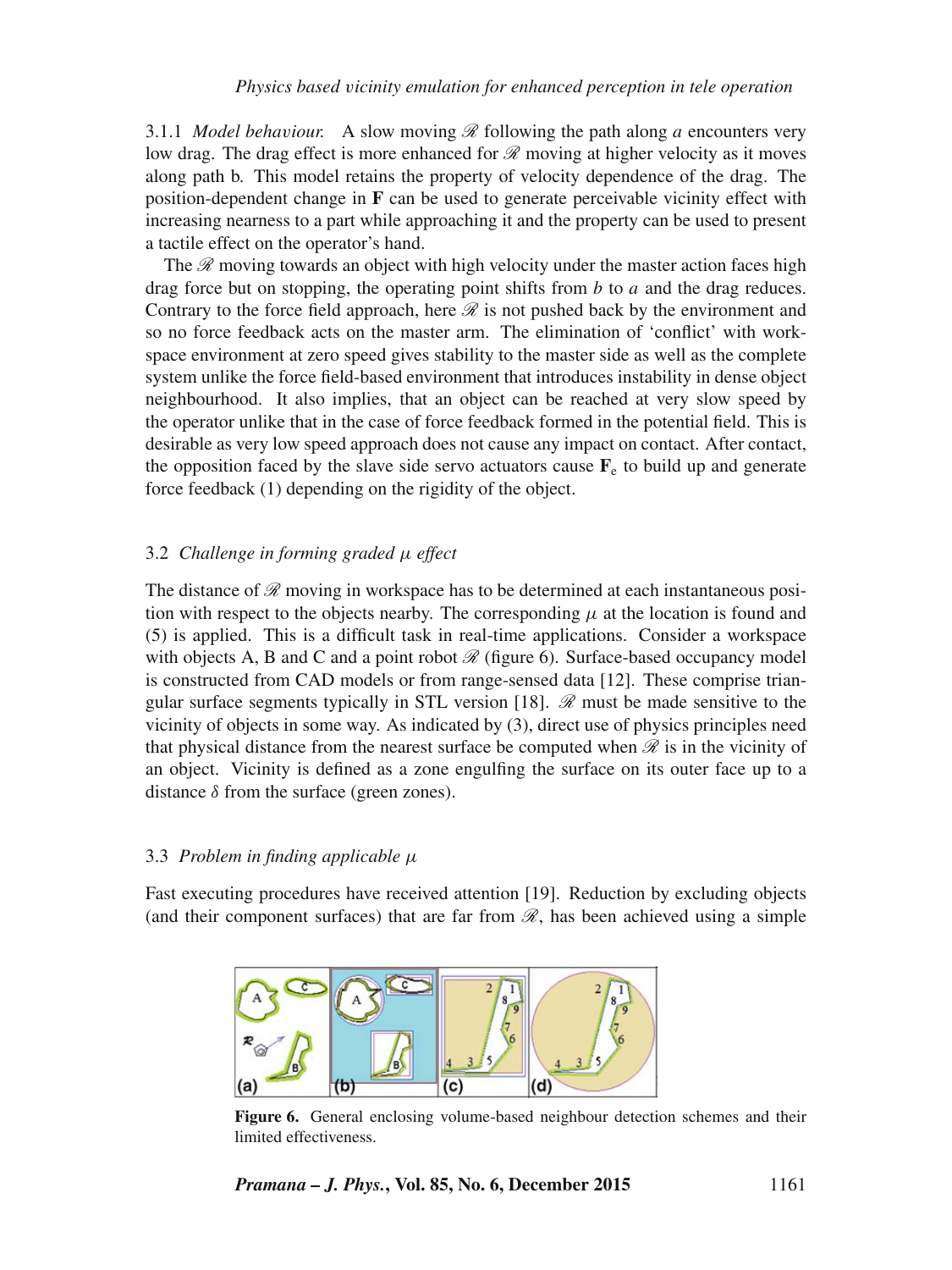

**Figure 7.** Surface distance computation from a point.



**Figure 8. (a**) Pentagonal cylinder in STL format, (**b**) zones of uncertain solution for the nearest surface (in top view of object), (**c**) STL surface for a curved surface for which numerous zones of uncertain solution exist.

test for the presence of  $\mathcal R$  within the smallest box (aligned with Cartesian workspace coordinate) formed to fully include vicinity extent of the object (figure 6b). Oversized sphere of radius r too, may be used by computing the single-point distance of  $\mathcal R$  to the centre of the bounding sphere (figure 6c) and comparing  $d$  with  $r$ . Representation of spherical object has received attention earlier too [20,21]. But, near an object, when a moving  $\mathscr R$  has short time to react, it has to rely on cumbersome computations as large number of surfaces qualify through the above tests.

The computation to find nearest surface [22] is a sequential process. It requires each triangular surface (figure 7) to be considered for computing its unit normal, computing a vector parallel to the normal from the present position of  $\mathcal{R}$ , computing its intersection with the surface, finding length of this vector and comparing these lengths for all surface triangles to find the nearest of all. The entire process needs to be repeated by changing the location of  $\mathcal R$ . It also faces degeneration problem when  $\mathcal R$  is in shaded corners leading to the failure in finding the nearest surface. With physical parts in workspace modelled by numerous STL [23] surface triangles (figure 8c) on the object body, the degeneration problem may be severe.

#### **4. An efficient approach for ranked vicinity formation**

Another spatial distribution-centric view at figure 4 suggests that the space surrounding a workspace object may be imparted property based on a ranked neighbourhood criterion in which the space touching the object surface from outside is ranked 1 and the space touching the rank-1 surface from still outer side is ranked 2. Such ranking can be imparted for layers till an integer number  $q$ . More is the object prohibited to touch, higher is the value of q. The  $\mu$  values can then be assigned depending on rank. The vicinity formation is attempted in two steps in this work. The entire Cartesian workspace of  $\mathcal R$  with the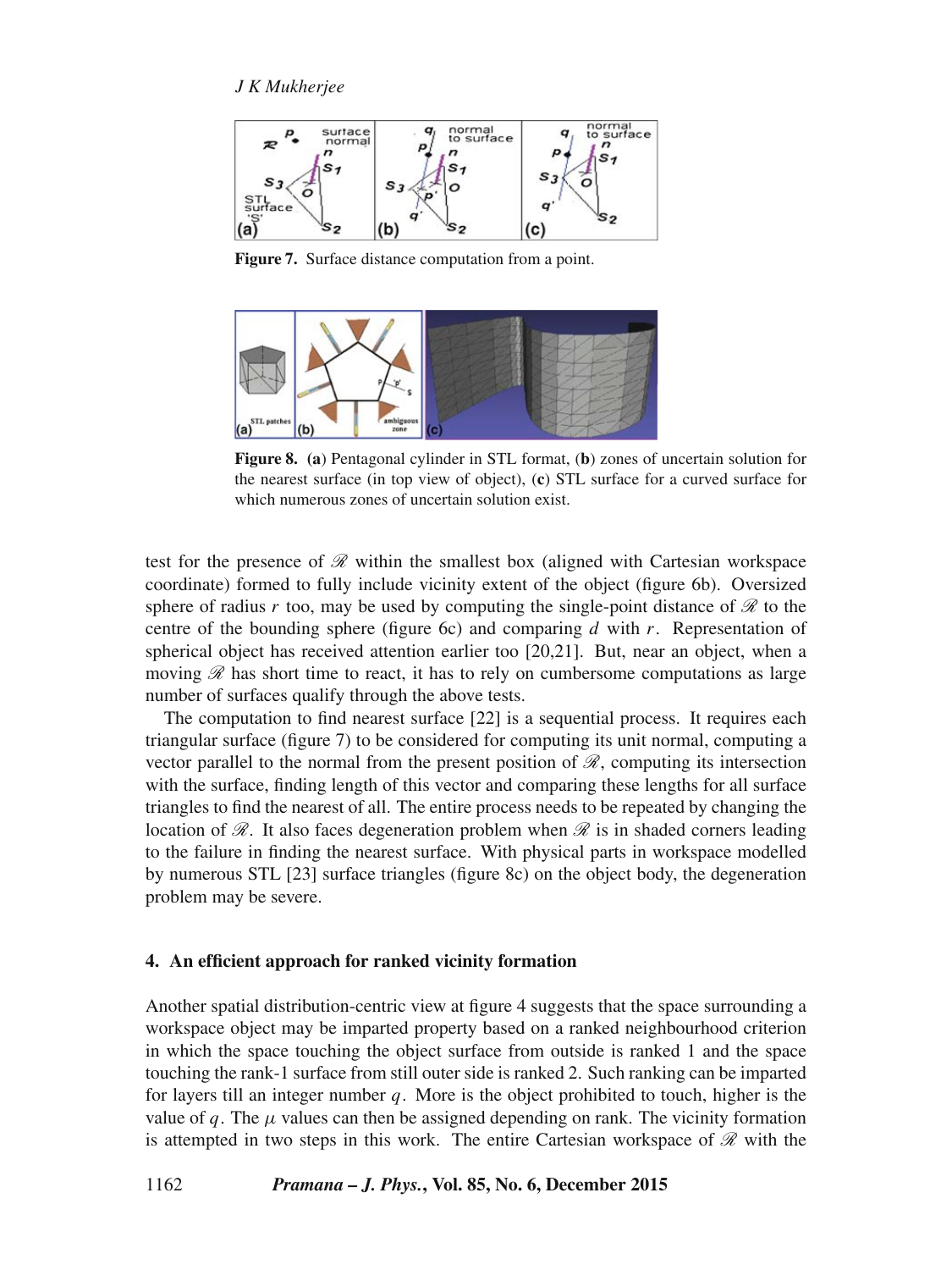

**Figure 9.** (**a**) Voxel definition, (**b**) surface voxel of a cylinder object, (**c**) top layer surface voxel and (**d**) intermediate layer in a cylinder with the body voxel.

objects appearing at their respective positions is represented by equal-sized cubic volume elements in the first phase and then the space around a workspace object is imparted by varying the  $\mu$  property in phase 2.

# 4.1 *Voxel-based modelling*

Voxel-oriented approaches have delivered very encouraging results in 3D graphics [24,25]. In such approaches, workspace is represented as a three-dimensional array of equal-sized cube-shaped volume elements  $[26]$  with integer coordinate locations  $(X, Y, \mathcal{E})$ Z) that are referred to as 'Voxel' and denoted as  $V_{(XYZ)}$  in further descriptions. A voxel  $V_{(XYZ)}$  represents a cube with diagonal nodes  $X_i, Y_j, Z_k$  and  $X_{i+1}, Y_{i+1}, Z_{i+1}$  as shown in figure 9a. The indices range from 0 to an integer needed for representing the full extent of the workspace with desired granularity. The voxels were assigned 'potential' properties for path finding problems in [27]. In this study, we use them to assign other properties. For the representation of spatial occupancy of space by parts in the workspace, we adhere to the following interpretation. A grid position in workspace where no object exists is represented by a free voxel. A voxel through which a triangular surface passes is the boundary voxel 'BV' (figure 9b), a voxel inside an object is the occupied voxel. Typical voxel data are recorded (figure 10) with the last field as a signed integer.

4.1.1 *Constructing* v*oxel-based model.* For CAD models in STL version, data representing the 3D shape of an object are associated with the Cartesian workspace with respect to its pose and position in workspace using node set rotations and translations. This also eliminates the hole-forming problem that can occur if a voxelized model is rotated [28]. The entire workspace voxel array is initialized as 'empty' type. In phase 1, triangular surface segments in CADSTL model or mesh-coded surface triplets from range-based volume occupancy models [12] need to be computationally intersected by grid lines of Cartesian coordinate system over the entire workspace range.

| X,Y,Z | Grid Pt. Object index | Type<br>$($ empty $/$<br>boundary/inner) | Parameter<br>value<br>(order) |
|-------|-----------------------|------------------------------------------|-------------------------------|
|-------|-----------------------|------------------------------------------|-------------------------------|

**Figure 10.** Data associated with a voxel in a 3D voxel array.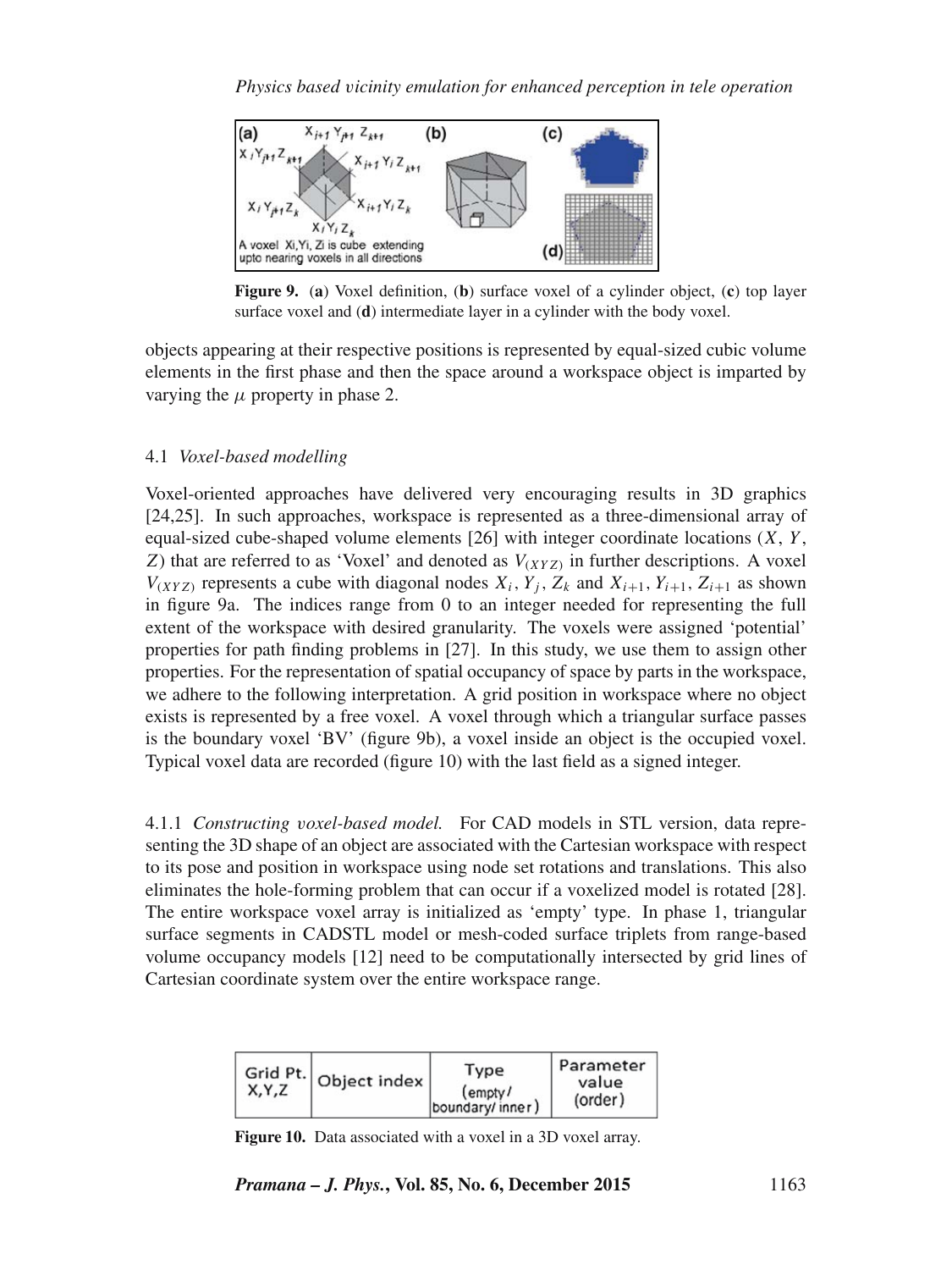

**Figure 11.** Minimizing probe vectors for optimized intersection.

4.1.2 *Optimization in* v*oxel con*v*ersion.* Optimization is carried out to improve data quality. Intersection of the triangular plane (STL element) with grid vector is more precise if the intersecting vector is not parallel or near parallel to the surface. Generally, grid vectors of any orientation, i.e., either  $X$ ,  $Y$  or  $Z$  can be used to intersect the STL triangle [29] but to ensure intersection by grid vector of appropriate orientation, minimum bounding brick is formed with three nodes and the largest rectangle face of the brick is found. Grid line normal to this rectangle and crossing it are used (figures 11a and 11b) to intersect the triangle for *BV* determination [30,31]. Reliable intersection tests are necessary [32] for accuracy.

4.1.3 *Voxel labelling.* In the second phase, the modified voxel array is analysed completely to label the inner voxels. Voxels at constant Z (integer) levels in  $Z_{\text{max}} > Z > Z_{\text{min}}$ zone have closed contour formed by boundary voxels of the object (figure 9c). The voxel data for a *Z*-value are treated like a 2D image as they form a planar slice of the object. These have closed contours formed by the earlier marked *BV*. By using raster scan method [25] the inner voxel is marked as *IV*. The operation over  $Z_{\text{min}} - Z_{\text{max}}$  results in full voxelization of part in 3D form. Object serial number is also appended as 'object index' in labelled voxels. Gray voxels *BV* in figure 9c arise from the side and those in figure 9d from top surfaces of part in figure 9b. The blue voxels in figure 9c are *IV*. The resulting array is the modified voxel array representing 'boundary' and 'inner' type voxel (figure 10), other voxels remain 'empty'. Results are shown in figures 12, 13 and 14.



**Figure 12.** (**a**) STL coded object, (**b**) voxel conversion result, (**c**) cube object and neighbours formed around it.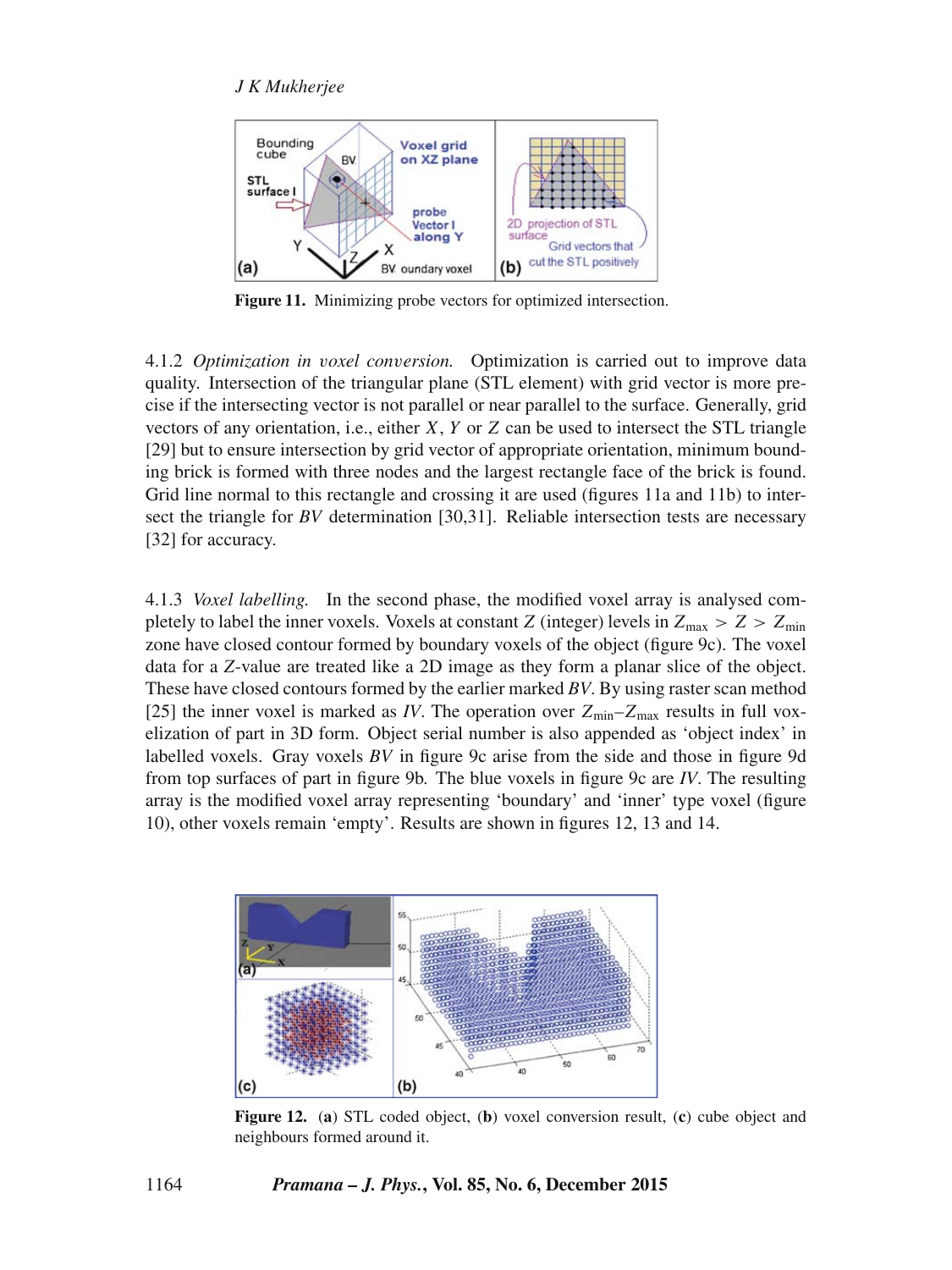

**Figure 13.** Voxelization results for a cone (**a**) shown as sections, (**b**) vertical section through apex.



**Figure 14.** (a)–(c) show object voxels at various heights corresponding to  $V1-V3$ starting from the base.

## 4.2 *A new algorithm for forming 'ranked neighbour'*

Let us imagine a small cube formed by  $(2m + 1) \times (2m + 1) \times (2m + 1)$  voxels such that it has a centre voxel around which the axis is symmetric. This cube has a property that, when it is placed on the surface of an object, it tries to move towards the object centre till its central voxel coincides with a *BV*. In this state, all the voxels which are outside the object body but inside the cube can be classified as 'neighbours'. If all the *BV*s of a part are visited by the cube, then the entire object will have neighbour voxels which are of the order 1 (or rank 1). Subsequently, if the property of the cube is changed to react in a similar fashion, when it comes in contact with neighbour rank 1 voxel rather than surface voxel, then next layer (rank 2) can be formed. The process is detailed below to form an algorithm for voxelized 3D objects. Words 'rank' and 'order' have been used interchangeably.

Subspace of a cube around a single chosen object is formed from the 3D voxel array and referred to as the object voxel array  $OVA_{(x,y,z)}$  [33]. Its size is based on the extent of desired neighbourhood i.e.,  $q$  from the surface. All voxels belonging to other objects falling within this subspace are reset to 'empty' type.

The floating analyser zone (FAZ) is formed as 8 connected neighbouring voxel set around a centre voxel FZ(i, j, k) (figure 15). It has  $2m + 1$  layers of  $(2m + 1) \times$  $(2m + 1)$  voxel grids. This 3D zone is indexed by indices i, j, k varying from  $-m * i$  to  $+m * i$ ,  $-m * j$  to  $+m * j$  and  $-m * k$  to  $+m * k$  along x, y and z directions, respectively. The size of FAZ is determined by integer m, around the centre voxel FZ( $i = 0$ ,  $j = 0, k = 0$ ). Object voxel array OVA<sub>(x,y,z)</sub> is scanned. On finding a voxel with property as 'boundary', FZ is aligned with  $FZ_{(i=0, j=0, k=0)}$  at  $OVA_{(x, y, z)}$ . A search within the local neighbourhood at  $OVA_{(x,y,z)}$  corresponding to FZ limits is carried out and for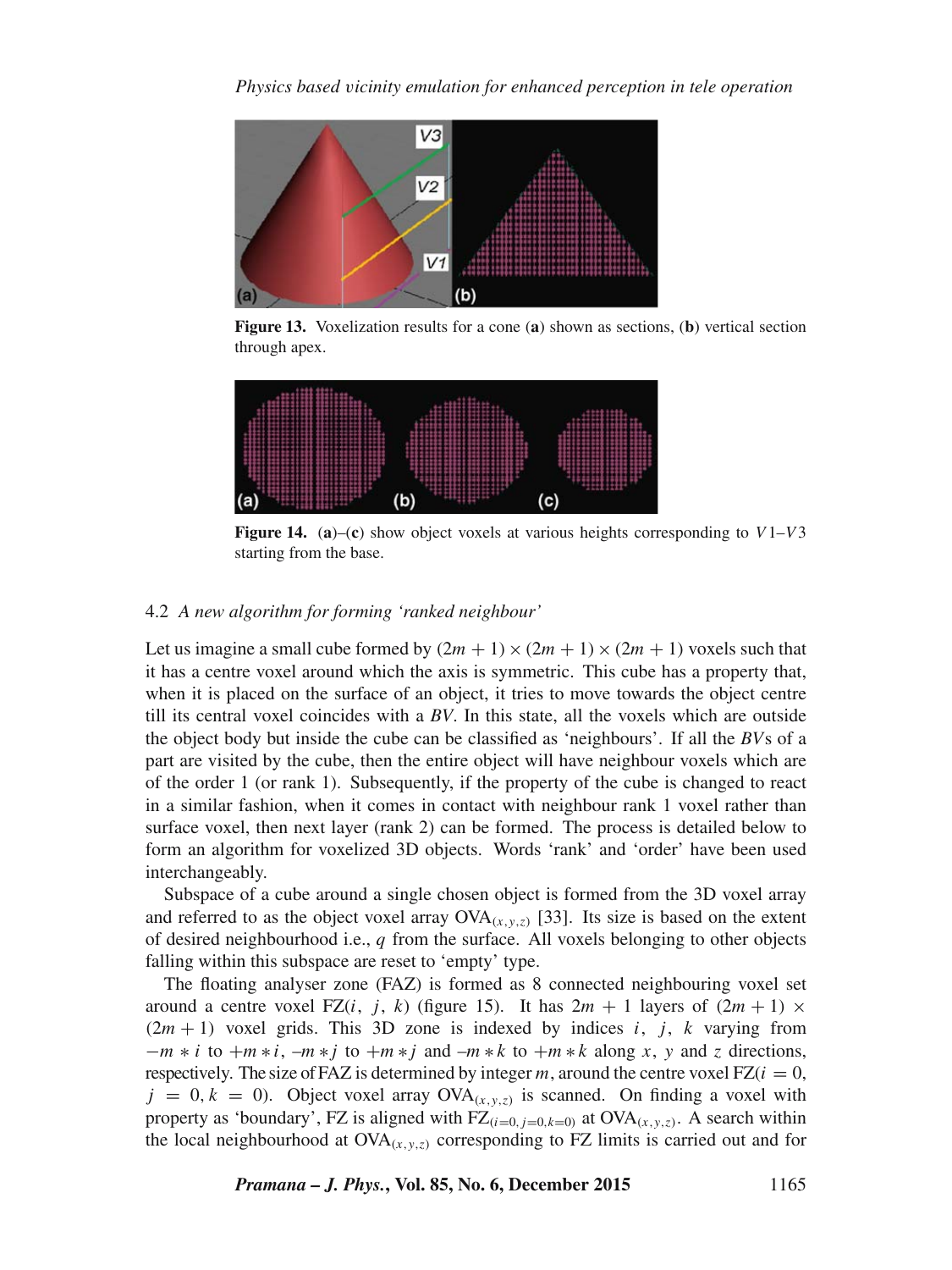

**Figure 15.** (**a**) Floating analyser zone and (**b**) mask values of SE.

a voxel with property 'empty' the type field is converted to 'boundary' and a parameter value '1' is assigned. For example, when FZ has  $m = 1$  then all  $OVA_{(x, y, z)}$  voxels with 'empty' property existing within the  $(-1, -1, -1)$  to  $(+1, +1, +1)$  limits of i, j, k are changed (figure 16b). This process is continued over the entire x, y, z index space of  $OVA_{(x,y,z)}$ . The resulting OVA with new 'neighbour' type in the type field and  $n = 1$  in 'order' field is shown in figure 16a. Colour-coded 'inner' (blue) and 'boundary' (gray) voxels in one horizontal layer of the original OVA appears in figure 16b. After the above process, 'neighbour' order '1' (black) is also created (figure 16c). This completes one level of boundary grading.

For growing the graded neighbour zone, the previous process is repeated in phase 2 on processed OVA by searching for voxels in OVA-modified array data (figure 16a) that have 'neighbour' property and grade  $n = 1$  and converting all 'empty' voxels within FZ to 'neighbour' grade 2. Repeating this modification on OVA for  $n$  times creates voxelized object with *n* graded neighbours surrounding it (figure 16c). All the objects in the workspace are treated similarly by forming their object voxel array OVAs and creating multigraded neighbour coding in them. The number of OVA thus created, will be equal to the number of objects in the workspace. These are mapped back into the 3D voxel array for the whole workspace.

#### **5. Performance of the technique**

Two aspects of the technique are tested for performance: (i) trueness of layer formation around the objects for holding viscosity association and (ii) viscosity seen by  $\mathscr R$  and drag



**Figure 16.** (**a**) Data record associated with a voxel, **(c**) neighbour processing results on object in (**b**).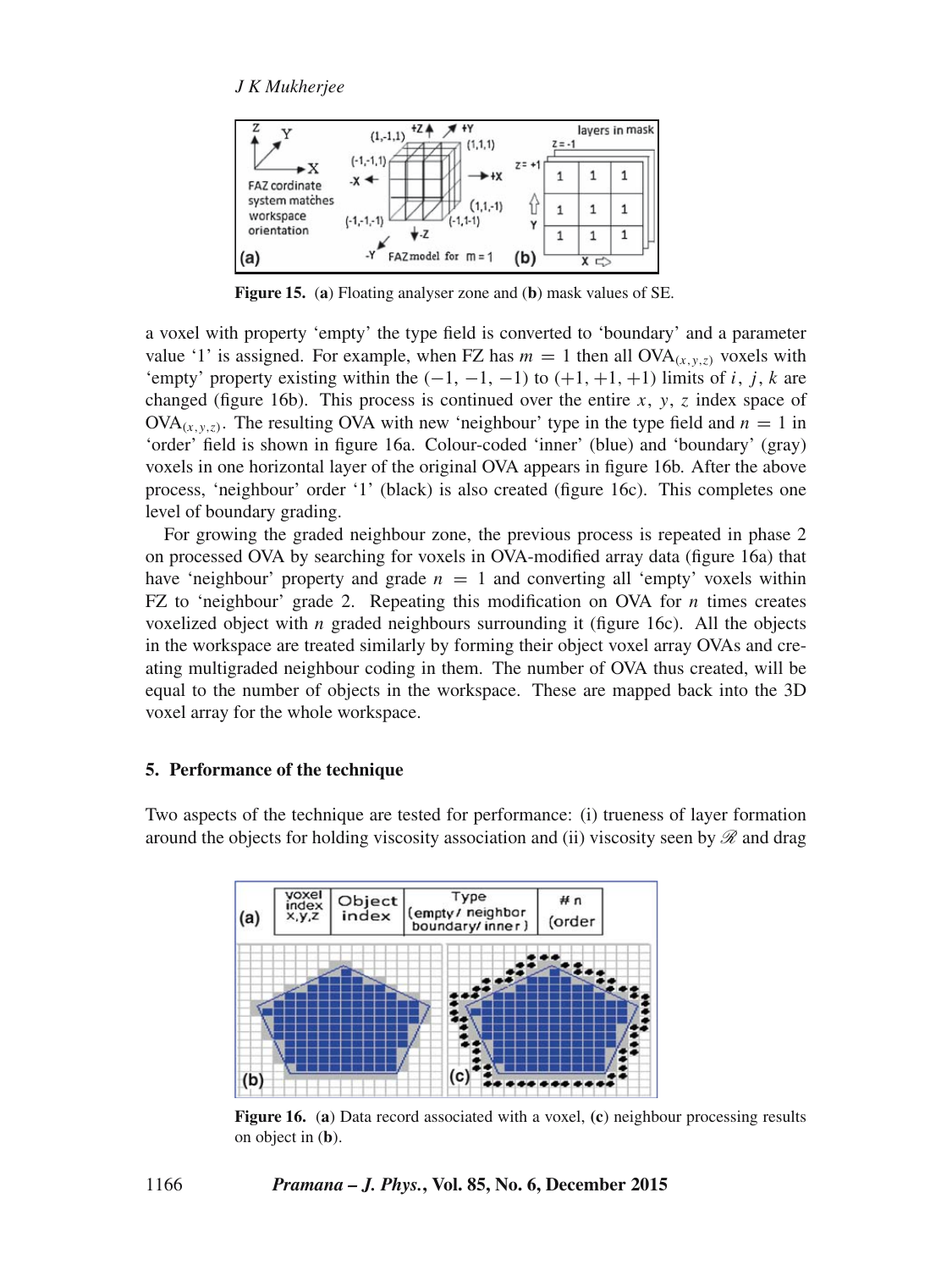generation for its movement in the neighbourhood. For easy appreciation of the result in printed form, they are presented in the form of planar slices from 3D voxelized spaces and neighbour of different order existing in voxelized space are shown in different colours.

# 5.1 *Fidelity of the layer-forming algorithm*

Voxelized layers formed by using FAZ of  $5 \times 5 \times 5$ ,  $7 \times 7 \times 7$  and  $9 \times 9 \times 9$  (left to right) for circular (top) and generalized cylinders of complex shapes (figure 17).

Bigger FE is utilized in forming  $\mu$  layers of higher thickness to cover a wide zone around the object with fewer layers. The outer layers show notable change in the shape of neighbourhood and their lack of trueness when compared to the original object (appearing as solid core at centre). This can be attributed to the FAZ shape that is only axis-symmetric on X, Y, Z axes but not isosymmetric around  $FZ_{(0,0,0)}$ .

5.1.1 *Impro*v*ing layering algorithm.* In order to effectively shape FAZ in isosymmetric form, the FAZ is now modified to hold binary data at its cells (figure 15b). The value of  $SE_{(i,j,k)}$  may be 1 or 0 for forming shaping element other than cube while maintaining high efficiency array-based ordered processing. A '0' inhibits processing at the location. The algorithm of the previous section is modified by permitting the boundary voxel conversion to 'neighbour' type and order '1' only, where the SE element value is '1'. For giving the SE a spherical shape, only those cells of SE that are within the radius of size  $m$  from the SE centre  $SE_{(i,j,k=0,0,0)}$  are loaded with '1' value at the beginning of the process.

5.1.2 *Experimental results with spherical SE.* An FE having sphere shape was formed in  $5 \times 5 \times 5$  cube by setting mask values as '1' in SE for voxels corresponding to the interior of the sphere of radius 2 voxels. Radius can be only integer values. Relative performance of the approach is shown on circular cylinder and complex cylinder for six layers (figure 18). In the first  $\mu$  layer difference is not appreciable but as layering reaches



**Figure 17.** (**a**, **b**, **c**) (**d**, **e**, **f**) show the results of neighbour layer forming for circular and generalized complex section cylinders with surface concavity.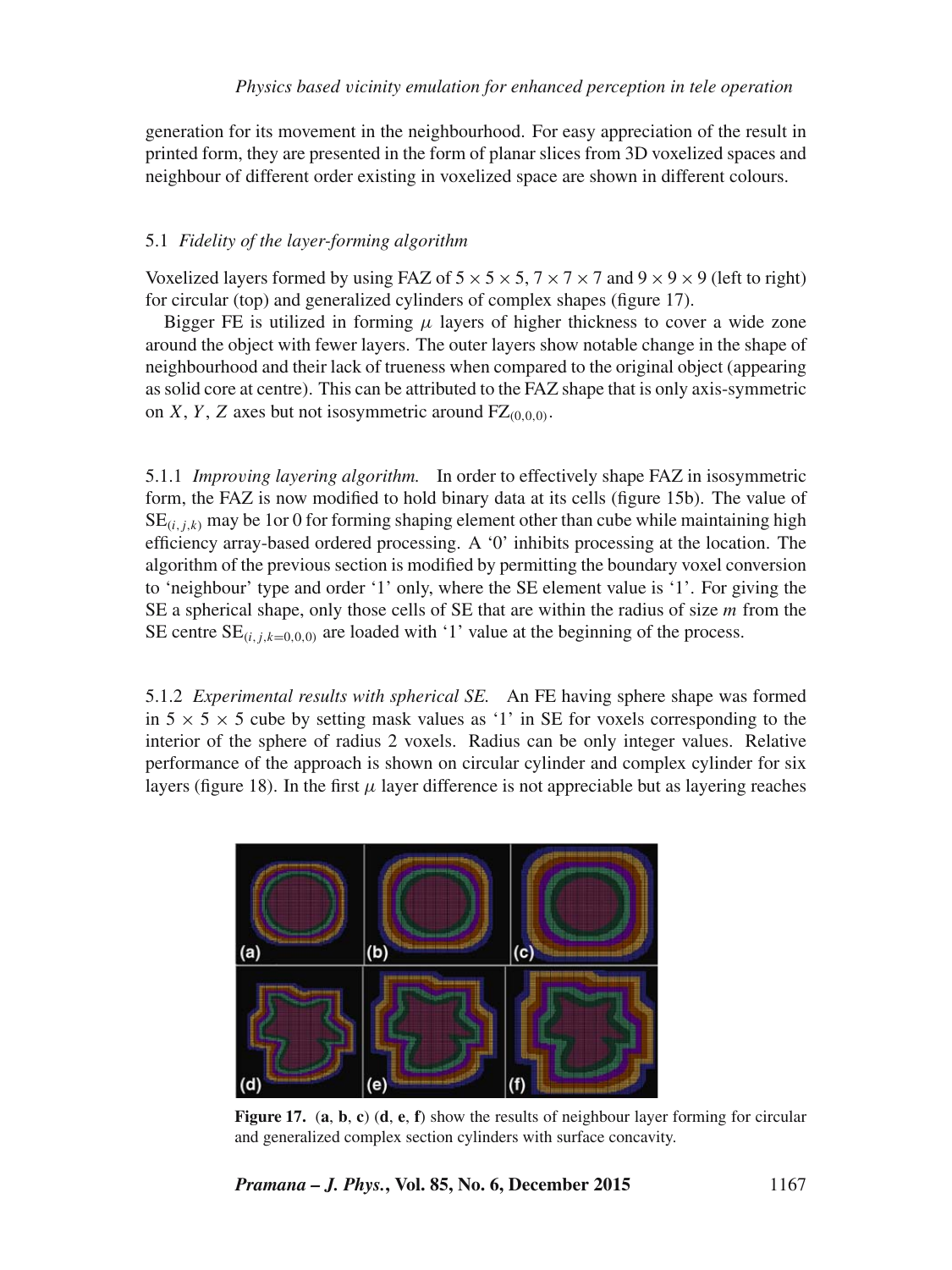

**Figure 18.** Relative performance of cube SE (**a1**), (**a2**) and sphere SE (**b1**), (**b2**) for  $m = 2$  on circular and complex cylinder objects.

higher rank, improvement is amply clear. Narrow concavity at *A* fills up thus preventing  $\mathscr R$  from entering such areas while approaching a workspace part. Wider concavities like B, C, D, E shapes are maintained as these allow free space to remain intact for  $\mathcal{R}$  to move freely in the workspace even with wide  $\mu$  effected area around the object. Using  $m = 3$ and 4, i.e., sphere contained by FAZ  $7 \times 7 \times 7$  and  $9 \times 9 \times 9$  improved layer formation up to six layers was achieved (figure 19). Refer table 1 for layering performance.



**Figure 19.** (a) Complex cylinder with concave surfaces, axis parallel to z, bottom planar surface at  $Z = 20$  top surface at 60, (**b**) voxelization test results for spherical SE at the middle of the object height on complex section 3D cylinder, (**c**) SE formed in *m*=3 sized FAZ, (**d)** SE formed in *m*=4 sized FAZ. Voxelized ranked vicinity formed for hollow cylinder vicinity coding at the middle of the cylinder height. Red is the cylinder body, (**e**) result at *Z* above top of cylinder. Voxels here are neighbour voxels from body below.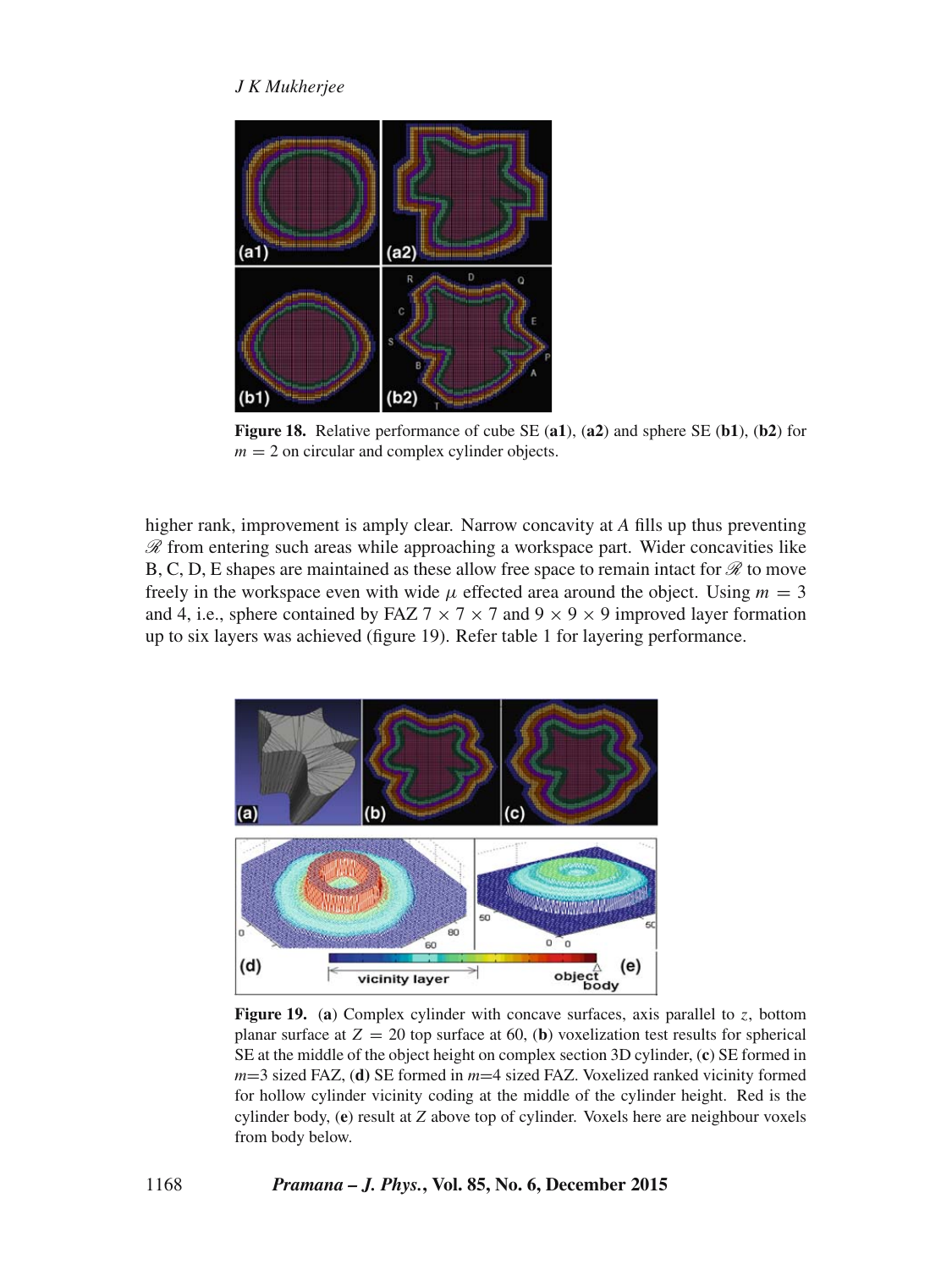### *Physics based* v*icinity emulation for enhanced perception in tele operation*

| FAZ.          | SE.             | Size     | Observations on layer fidelity                                                                        |
|---------------|-----------------|----------|-------------------------------------------------------------------------------------------------------|
| 3             | Cn3             | 27       | Layer size $-$ thin, shape distortion in diagonal directions $-$ high,<br>redundant computation - low |
| 5             | Cn5             | 125      | Layer size – medium, distortion in diagonal directions – high,<br>redundant computation – high        |
|               | Cn7             | 343      | Layer size – wide, distortion in diagonal directions – high,<br>redundant computation – higher        |
| $\mathcal{F}$ | SR <sub>1</sub> | ${<}27$  | Layer size $-$ thin, shape distortion $-$ moderate,<br>$%$ redundant computation $-$ low.             |
| 5             | SR <sub>2</sub> | ${<}125$ | Layer size – medium, distortion – low,<br>$%$ redundant computation – lower                           |
|               | SR <sub>3</sub> | <343     | Layer size – wide, shape fidelity and $%$ redundant<br>computation – lower than Case 5                |

**Table 1.** Performance of layer-forming techniques.

Note: Shaping element  $C_n$  – cube, *n* is the size of the side in voxel, S is the approximated spherical shaping element, R is the radius of spherical shaping element.

#### 5.2 *Performance of* μ *coded layers*

Experiments were carried on voxelized cone placed in workspace with vertex up. The spheres were formed in FAZ with  $m = 2$  and 4 and six layers were formed (figure 20). Ranked neighbourhood was formed for the wedge (figure 12) by ranked layering around its voxel version (figure 12b) and the result is shown in figure 21.

The  $\mathcal{R}$  moving in the vicinity of workspace part with ranked  $\mu$  coded space develops a drag force as defined in (7). The ranked zones can have  $\mu$  assigned to them as per a linear or nonlinear relation with the rank of the zone generally satisfying the concept



**Figure 20.** (**a1**) A cone object in workspace, (**a2**–**a4**) show vertical sections through voxelized layers formed by spherical SE in FAZ size  $m = 1, 3$  and 4, **: hor**izontal sections on  $H1(z = 20) - H4(z = 40)$  heights for spherical SE mask with  $m = 2$ , (c1–c4): horizontal sections on H1–H4 for spherical SE mask  $m = 4$ .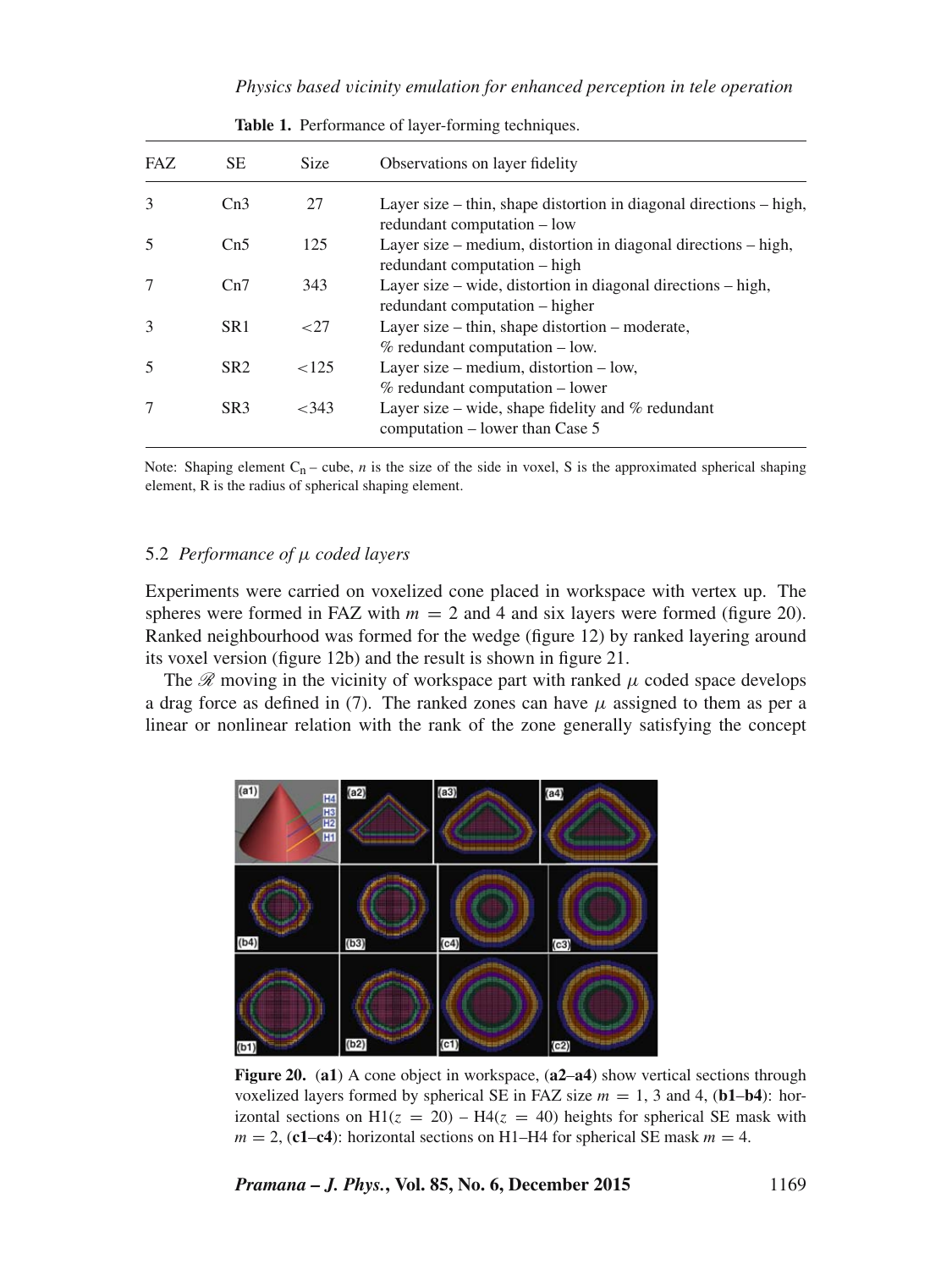

**Figure 21.** Results of seven-layer neighbour formed with sphere SE of radius 3 ( $m =$ 3) on wedge object of figures 12a, 12b and 12c as seen from  $X, -Z$  and Y directions, respectively. The view (**b**) shows the section at a height above the *V* junction of the block .

developed earlier (figure 3). In an experiment, a cone (figure 20) was voxelized and its neighbourhood was formed with six ranked  $\mu$  zones with  $\mu_{(n)}$  as 32, 25, 20, 17, 15, 13 for  $n = 1-6$ , respectively.

The ranked  $\mu$  zones have been formed by using the approximated sphere SE in FAZ with  $m = 4$  as shown in figure 20 (c1, c2, c3, c4). It should be noted that the  $\mu_{(n)}$  coding is a nonlinear function of the distance of the  $\mu$  layer from the object surface.  $\mathscr R$  with a unit surface area S moves at a unit velocity on vectors like **Q**1, **Q**2, **Q**3 in the vertical plane which is located touching the cone at its base in a direction parallel to y-axis (figure 22). The results for point robot move are shown in figure 22 for six tracks parallel to  $y$ -axis at  $Z = 1, 0, 10, 20, 30, 40, 40, 45$ , respectively. Note that  $\mathcal{R}$  moving on higher vector is farther from the cone surface and accordingly, there is reduction in drag force  $\mathbf{F}_{\text{p}}$ . On track 6, which is at the level of the top node of the cone, the surface is away from the track of  $\mathcal{R}$ . No labelled voxel is encountered as the track passes outside the sixth  $\mu$  layer. For complex shaped cylinder the drag  $\mathbf{F}_p$  is analysed by passing  $\mathscr R$  through its neighbour with the unit velocity and assuming  $\mu_{(n)}$  as 32, 25, 20, 17, 15, 13, respectively (figure 23).

The  $\mathbf{F}_p$  values shown by  $\mathcal{R}$  are stepped in nature. The stepped effect is beneficial in some cases as the differential changes in force feedback is recognized efficiently by an operator. But the elimination of the effect is attempted if desired otherwise. The drag  $\mathbf{F}_p$  resulting from  $\mu$  coding is velocity-dependant and is enhanced for faster moves (figure 24). The drag is accentuated more for faster moves in closer vicinity, a property that is highly desired.



**Figure 22.** (a) A cone modelled in workspace and  $\mathscr R$  moving in vertical plain of the vector **Q**s parallel to *x*-axis; 6 along **Q**1 and 1 along **Q**3; (**b**)  $\mathbf{F}_p$  faced by  $\mathcal{R}$  along path 6 near the cone.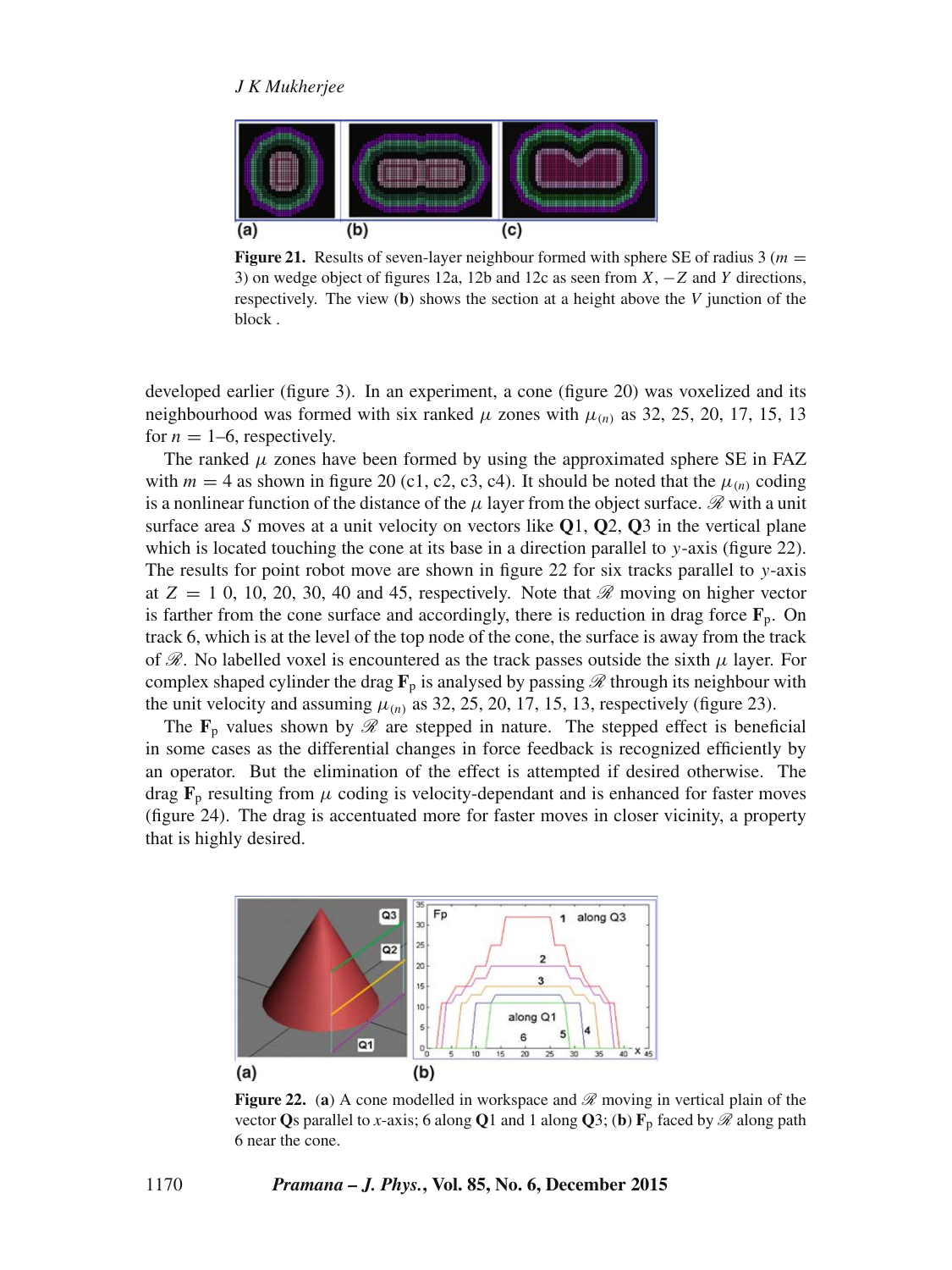

**Figure 23.** (a)  $\mu$  assignment to vicinity at height matching the middle of the complex cylinder. Red mesh marking belongs to the object body, (**b)** result near the top of the object,  $(c)$  result of  $\mu$  assignment at height higher than the top of the cylinder. Note: All voxels are of neighbour type only and the coded zone reduces at higher heights establishing full 3D behaviour. (**d**) Horizontal section ( $z = 40$ ) of the complex profile cylinder with  $\mu$  layers formed by sphere SE approximated in 9  $\times$  9  $\times$  9 sized FAZ. The  $\mu$  values in layers are 32, 20 13, 11, 10, 9, respectively in layers beginning near the surface which has a value 100, (**f**)  $\mathbf{F}_p$  variation seen by  $\mathcal{R}$  moving very close to the object but not touching it ( $y = 20$ ) (mark the two peaks) (g) drag shown by  $\mathscr R$  moving at  $y = 80$ , (e) drag on path at  $y = 50$ . Note: On contact with the body (shown as gray) it assumes high opposition owing to  $\mu$  value corresponding to skin.

## 5.3 *Stepped* μ *change and its remedy*

The  $F_p$  values shown by  $\mathscr R$  are stepped in nature owing to the layers having multiple voxel width. Single voxel wide  $\mu$  layers can give smooth  $\mathbf{F}_p$  but is not permissible due to the resulting layer shape fidelity loss. The obvious option of reducing voxel size leads to data explosion conditions. A technique has been developed to produce relatively smoother  $\mathbf{F}_p$ values without increasing data size. A circular memory buffer is formed between high limit (HL) and low limit (LL) (figure 25). It holds latest  $k$  encountered  $\mu$  values. During a move, whenever  $\mathcal R$  encounters a voxel with x, y, z, indices different from the previous voxel (i.e., a new voxel) its  $\mu$  is recorded using the buffer write pointer (BWP) and BWP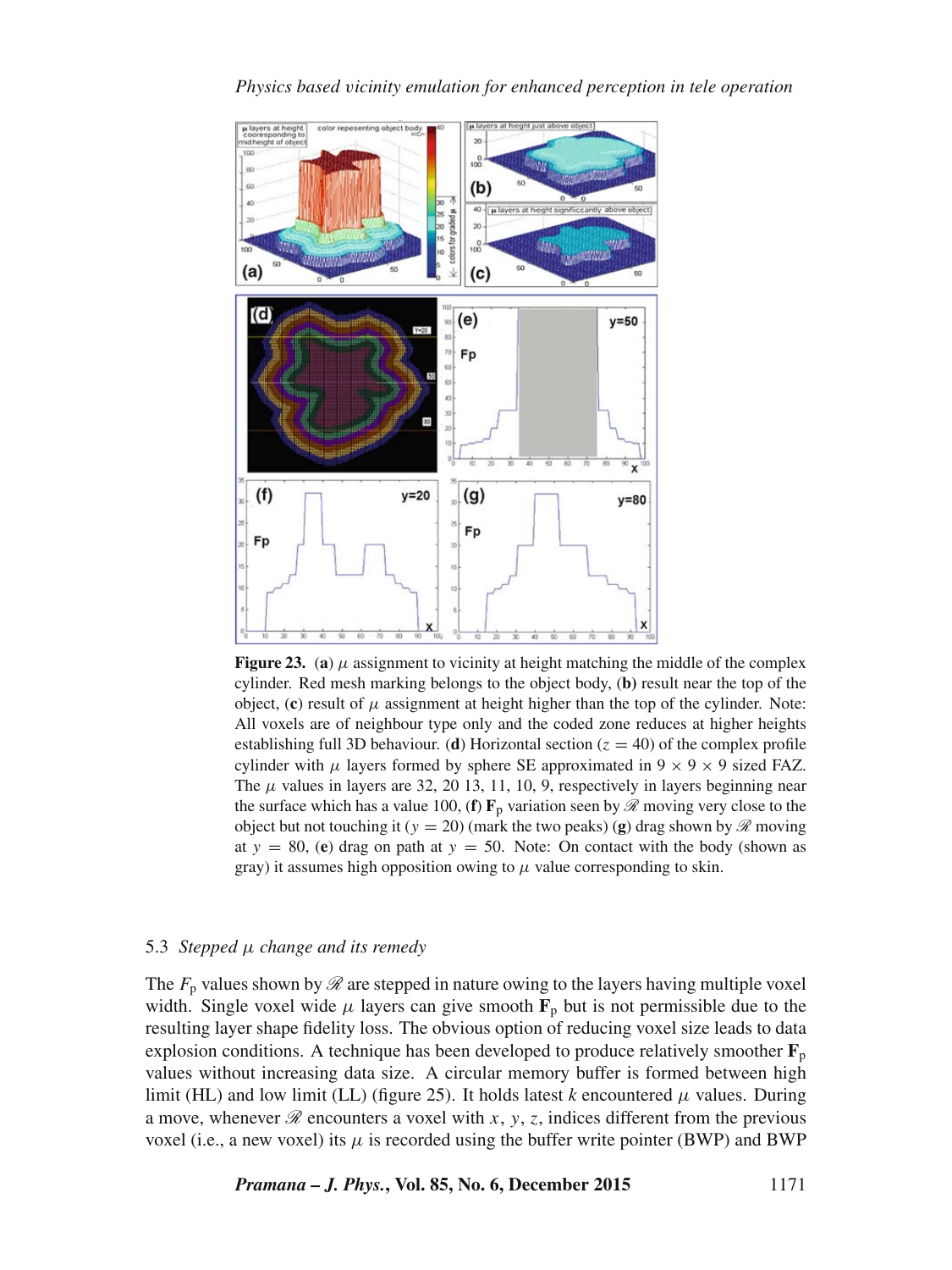

**Figure 24.** F<sub>p</sub> shown by  $\mathscr R$  along a straight path near the cone at different speeds.

is advanced. Only one buffer is used for each  $\mathcal{R}$ . The maximum buffer depth  $u > (2 * m)$ . Here m corresponds to the biggest FAZ used for any object in the Cartesian workspace. This ensures that in an implementation with the varied m of FAZ for different objects too, the buffer is sufficient for  $\mu_{\varepsilon}$  computation using

$$
\mu_{\varepsilon} = \frac{1}{k} * \sum_{i=0}^{i=k} \mu_{(\text{BWP}-i)} \tag{6}
$$

Note that only  $k$  data are used from the current value backwards and higher depth of buffer does not affect the method. The resultant 'drag' profiles for the modified algorithm's result are shown in figures 26 and 27.

Shaping of the filter can be carried out by assigning weights to the previous  $\mu$  values in the following manner:

$$
\mu_{\varepsilon} = \sum_{i=0}^{i=k} \alpha_k * \mu_{\text{(BWP}-i)} / \sum_{i=0}^{i=k} \alpha_k.
$$
\n(7)

Experiments have been carried with  $k = 1, 3$  and 10, for constant  $\alpha_i$  as well as by varying  $α<sub>i</sub>$  for different *i*. Two sets of experiments for linear as well as nonlinear  $μ$  coding over the ranked neighbour layers are analysed. The test cases are given as follows (for results, refer figures 26–30):

Case-Ia – no memory ( $k = 1, a = 1$ ), linear  $\mu$  coding.

Case-IIa – long sustained memory ( $k = 10$ ,  $\alpha_1 - \alpha_{10} = 1$ ), linear  $\mu$  coding.

Case-IIIa – fading memory ( $k = 10$ ,  $\alpha_1 - \alpha_{10} = 1$ , 0.9, 0.7, 0.5, 0.55, 0.30, 0.2, 0.1, 0.05, 0.02), linear  $\mu$  coding.



**Figure 25.** Circular buffer for recording latest  $\mu$  values.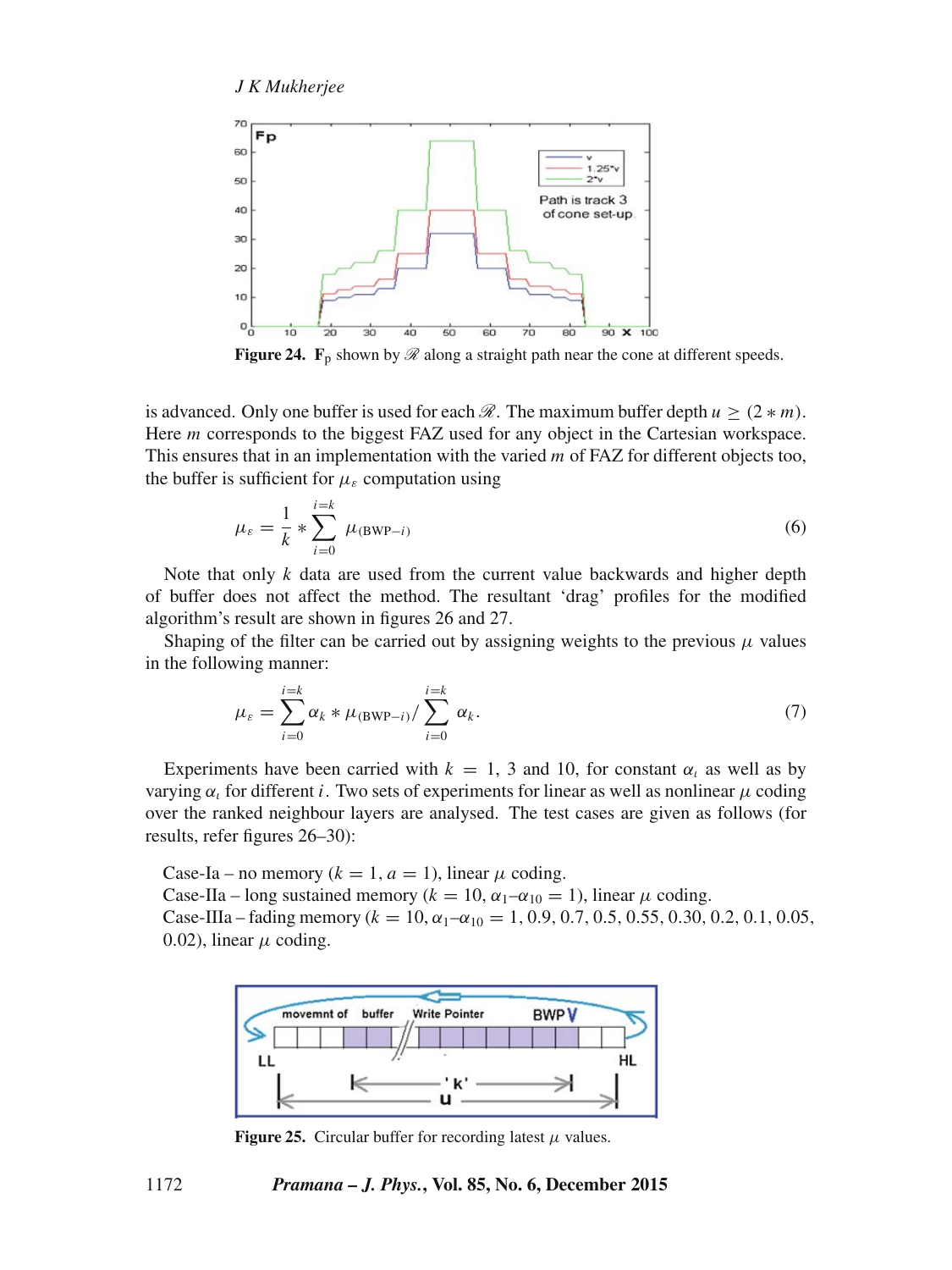

**Figure 26.** Results of traverse of  $\mathcal{R}$  in linear  $\mu$  coded ranked neighbour (for case in figure 23,  $y = 20$ ) and smoothing by filter definition Ia, IIa, IIIa. (Refer table 2, the first 3 rows.)

Case-IVa – short sustained memory ( $k = 3$ ,  $\alpha_k = 1, 1, 1$ ), linear  $\mu$  coding. Case-Ib – no memory ( $k = 1$ ,  $\alpha = 1$ ), nonlinear  $\mu$  coding. Case-IIb – long sustained memory ( $k = 10$ ,  $\alpha_1 - \alpha_{10} = 1$ ), nonlinear  $\mu$  coding. Case-IIIb – fading memory ( $k=10$ ,  $\alpha_1-\alpha_{10} = 1$ , 0.9, 0.7, 0.5, 0.55, 0.30, 0.2, 0.1, 0.05, 0.02), nonlinear  $\mu$  coding.

# Case-IVb – short sustained memory ( $k = 3$ ,  $\alpha_k = 1, 1, 1$ ), nonlinear  $\mu$  coding.

#### 5.4 *Obser*v*ations on linear and nonlinear* μ *codings*

The drag performance of the viscosity emulation by linear and nonlinear codings vary and depend on memory (table 2). The distance to the object is different for the two locations on  $y = 20$  in figure 23 and form peaks of drag but the drag is enhanced by nonlinear coding of the neighbour viscosity (figure 30). Note the distinct rapid rise in the case of



**Figure 27.** Results of traverse of  $\mathcal{R}$  in linear  $\mu$  coded ranked neighbour (case in figure 23,  $y = 20$ ) and smoothing by Ib, IIb, IIIb. (Refer table 2, fifth, sixth and seventh rows.)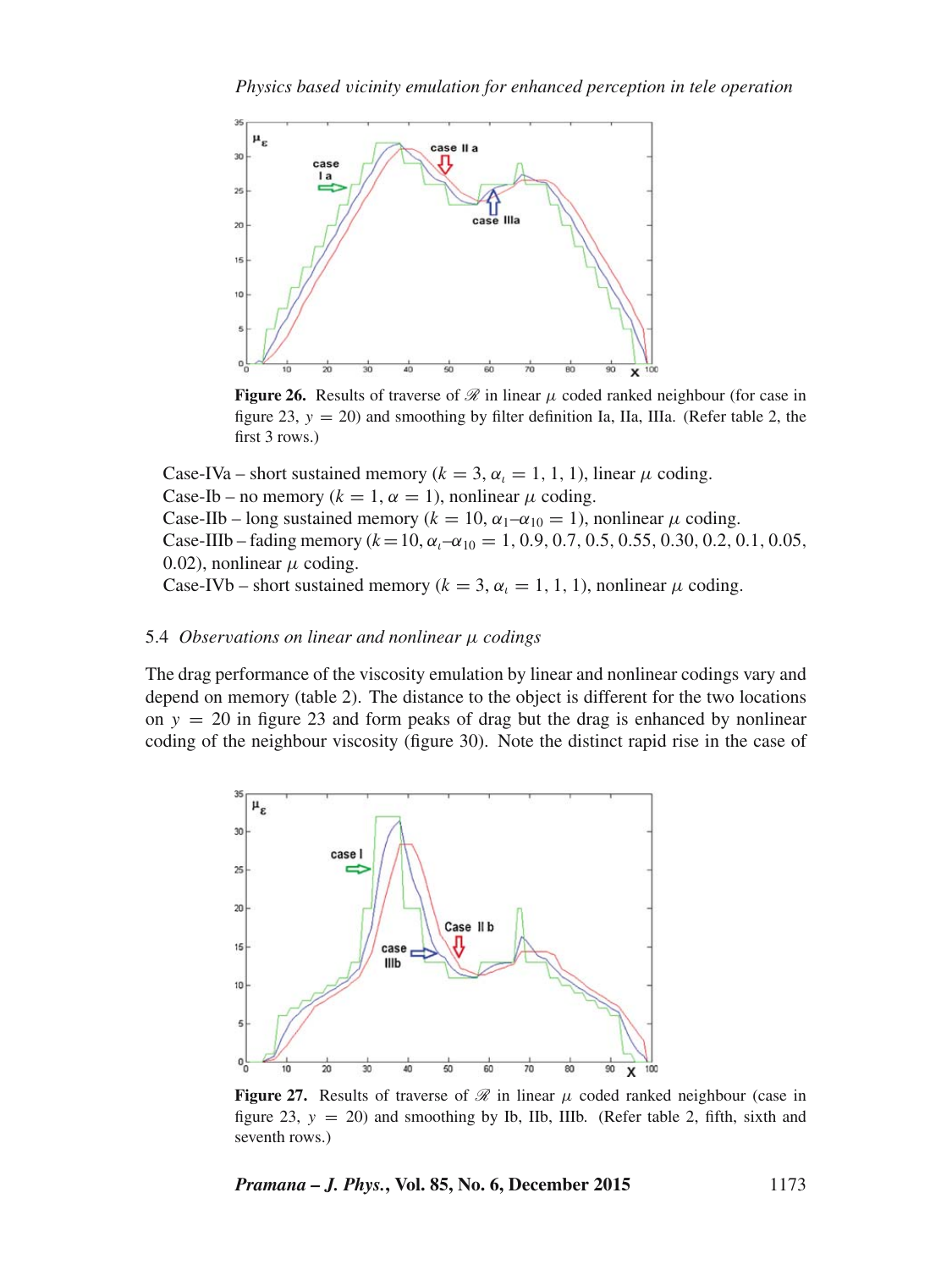| $\mu$ | Case       | Effective $\mu$ behaviour                                                                                                                                                                                                                                                                             |
|-------|------------|-------------------------------------------------------------------------------------------------------------------------------------------------------------------------------------------------------------------------------------------------------------------------------------------------------|
| I     | Ia         | Large steps of $\mu_e$ , gradual increase<br>closer to the object. Operator feel jerky.                                                                                                                                                                                                               |
| I     | Пa         | Smooth $\mu_e$ gradual increase closer to the<br>object, smooth drag generation,<br>delay large, may miss narrow features                                                                                                                                                                             |
| I     | Шa         | Smooth $\mu_e$ , gradual increase closer to<br>object, feel to operator smooth.<br>Response delay moderate                                                                                                                                                                                            |
| T     | IVa        | Fine-stepped $\mu_e$ , gradual increase<br>closer to object, feel to the operator fine<br>-like notch move, easy to feel, no<br>delay in response (figure 28)                                                                                                                                         |
| П     | Ib         | Large steps of $\mu_e$ , steep increase closer<br>to the object, vicinity change too jerky                                                                                                                                                                                                            |
| П     | IIb        | Smooth $\mu_e$ , gradual increase closer to<br>object, smooth drag generation,<br>delay large, may miss narrow features                                                                                                                                                                               |
| П     | IIIb       | Smooth $\mu_e$ , progressive rate increase<br>closer to the object, force feel to operator<br>smooth and closeness dependent rate<br>of change, response delay moderate                                                                                                                               |
| П     | <b>IVb</b> | Fine-stepped $\mu_e$ , develops comb rub feel,<br>progressive increase of rise rate<br>closer to object, operator feels fine -<br>taps feel like rubbing on comb-teeth,<br>easy to feel degree of closeness owing<br>to increasing magnitude difference at<br>successive voxels, no delay (figure 29) |

**Table 2.**  $\mu_e$  performance with different memory.

Note:  $\mu$  coding type I linear (32, 29, 26, 23, 20, 17, 14, 11, 8, 5). Type II nonlinear (32,20,13,11,10,9,8,0,0,0,0). Cases are as defined based on memory property.

nonlinear coding. It also results in energy saving during the traverse of  $\mathcal{R}$  on the path. The energy saving is proportional to the area between the respective drag plots of the memory-based types in two sets of curves for the linear and nonlinear  $\mu$  codings.

# **6. Perception enhancement by viscosity emulation**

The previous sections establish the effectiveness of the voxelized and  $\mu$ -activated workspace model for emulating graded (static) viscous layers and their drag effects on  $\mathscr R$  for a known velocity. Extending the model by placing a kinematics equivalent slave arm in the same environment (figure 31) and matching its instantaneous spatial state to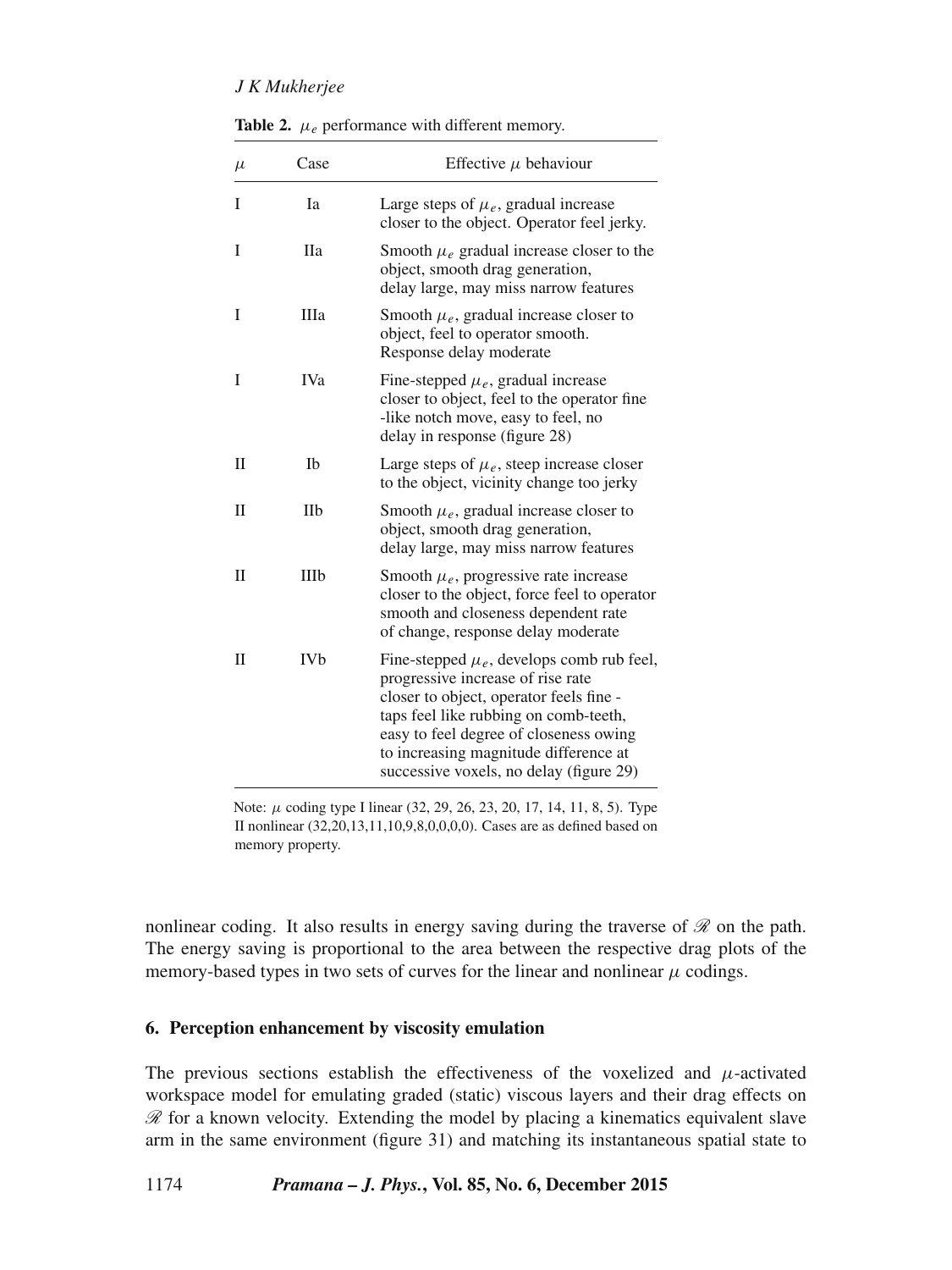

**Figure 28.** Relative performance for stepped and fine-stepped  $\mu_{\varepsilon}$  for Cases Ia and IVa for linear  $\mu$  coding (32, 29, 26, 23, 20, 17, 14, 11, 8, 5). The fine-stepped responses (gray bars) are very close to the original values and produce comb rub feel. However, the drag rise rate is constant.



**Figure 29.** Relative performance in stepped and fine-stepped  $\mu_{\varepsilon}$  for Cases Ib (red) and IVb (gray bars) with nonlinear  $\mu$  coding ( $\mu_1-\mu_6$  are -32, 20, 13, 11, 10, 9). The fine-stepped responses (gray bars) are very close to the original values and produce comb rub feel. Drag build-up near the object is steep.

that of slave, subjects an attached point on the robot model to viscous drag environment in equivalent form. This point represents  $\mathcal{R}$ . The emulated viscous drag effect for any point on the robot body and its reflection on the master can be computed by the method outlined in figure 32. Torque transducers on robot joints can realize it in physical form.

Consider a single DOF arrangement as depicted in figure 33. The drag is introduced in force balance arrangement in master as

$$
\mathbf{Mx}'' + \mathbf{Bx}' + \mathbf{Dx}' + \left(\frac{1}{\mathbf{A}}\right)\mathbf{F}_e = \mathbf{F}_h.
$$
 (8)

In figure 33,  $\tau_1$  represents the synthesized drag term which is denoted as

$$
\tau_1 = \mu_{\varepsilon} * \mathbf{V} \tag{9}
$$

*Pramana – J. Phys.***, Vol. 85, No. 6, December 2015** 1175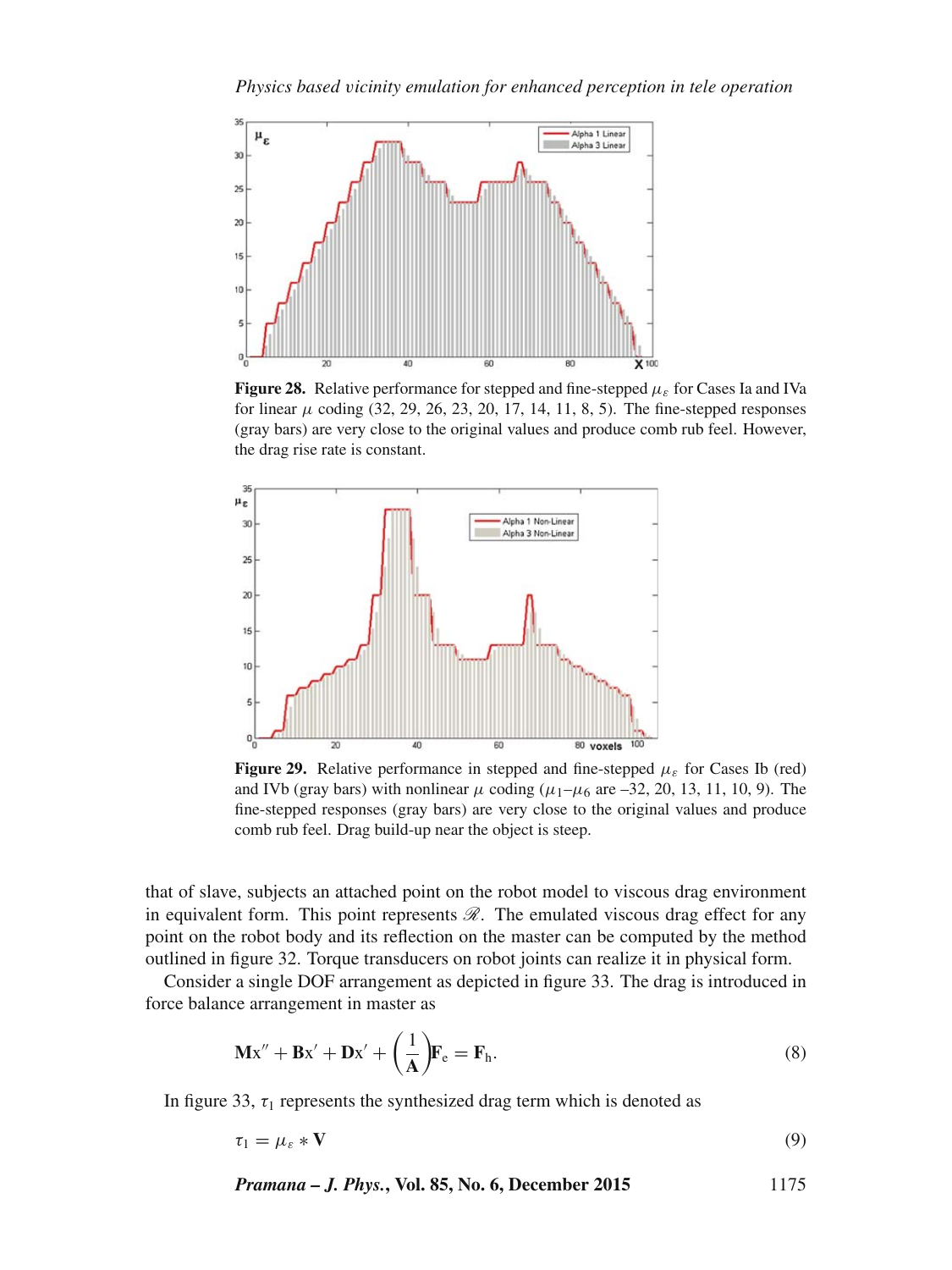

**Figure 30.** Comparative performance of linear (upper cluster) and nonlinear viscosity coding (lower cluster) of the ranked neighbour layers. Note the distinct rapid rise in the case of nonlinear coding and energy saving (shaded area).

and  $\tau_2$  represents the  $\mathbf{F}_e$  effects from the slave to the master as feedback and accounts for the inertia and friction terms of the slave arm.  $V$  is computed by the real-time processing block (figure 32).  $G$  and  $A$  are gain and attenuation for controlling their effects.  $L$  is the distance of force application point from the joint axis. Using  $\lambda$  for torque constant of the actuator in figure 33 gives

$$
\mathbf{Mx}'' + \mathbf{Bx}' + ((\tau_1 * G + (1/A) \tau_2) / L) * \lambda = \mathbf{F}_h.
$$
 (10)

The viscous drag-based vicinity effect emulation has two outcomes: (1) it slows down the master arm and thus, slows down the slave arm in the vicinity of the object body and (2) the opposition to operator arm action forms a tactile sense in the hands of the operator.

When the slave is not in contact with any object,  $\tau_2$  is negligible. The effort-absorption by master arm's physical property  $M_t$  and  $B_t$  are very low for light and balanced master arm operating at moderate speed. Hence,  $\tau_1$  is the dominant signal. Consequently, the



**Figure 31.** Modality of operator aid using the physics-based model in overall teleoperation. The viscosity emulation effect is perceived by the operator as an opposing drag.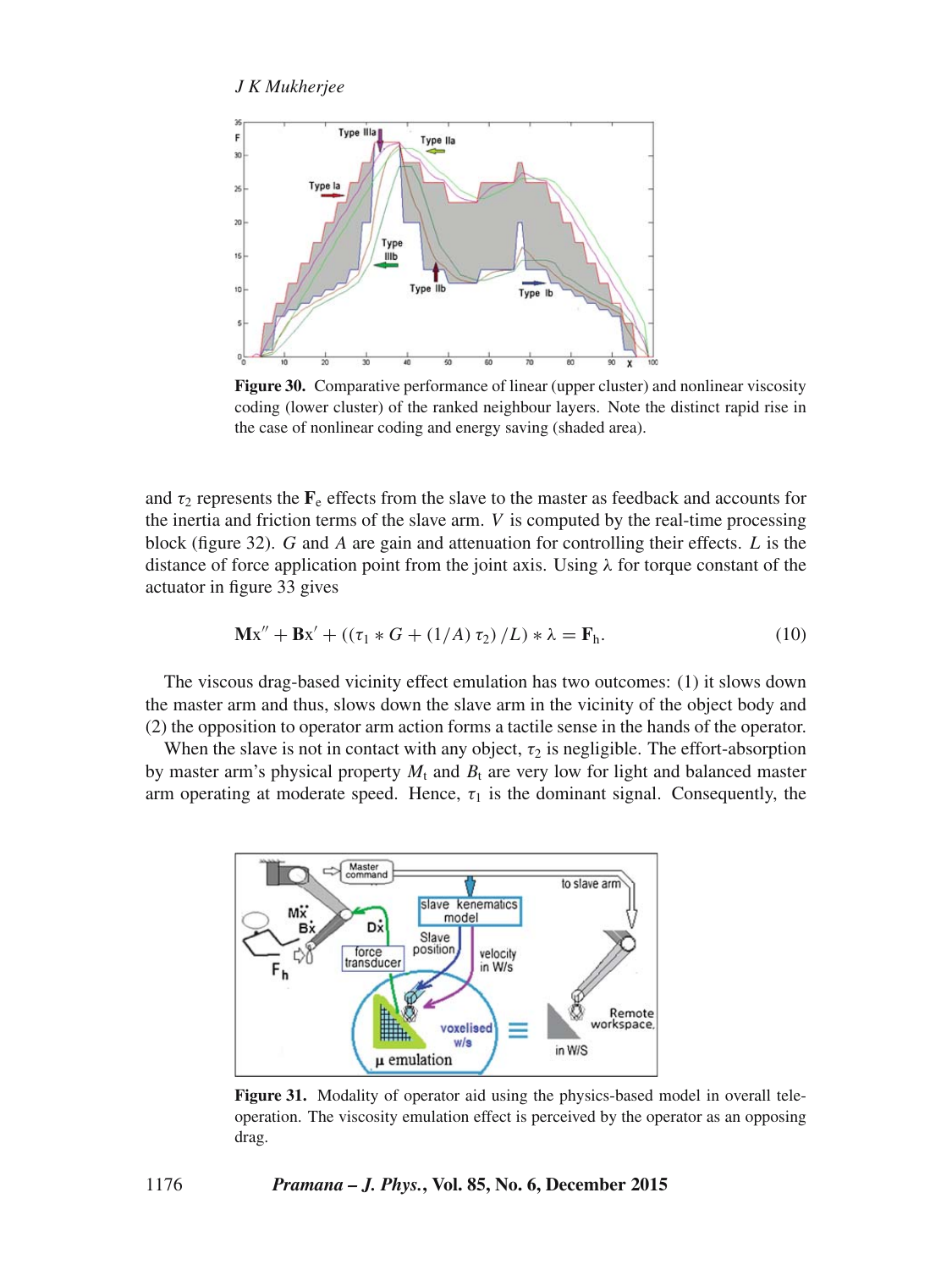viscosity-based drag is a dominant effect and is easily perceived by the operator. Figure 34 shows the force absorbed by the viscosity emulation at different speeds of moves along *x*-axis, near the cone object (figure 22) when the ranked viscosity is nonlinear in nature. For X corresponding to the dotted line pair, the  $\mathcal R$  is nearest to the object and absorption in viscous layer also, is the highest. The lower dark shade shows part of the operator's effort available for master move.



**Figure 32.** On-line computation scheme for determining  $\mu_{\varepsilon}$  and  $\mathscr{R}$ 's velocity at time t to form D. The method is applicable for any point on the robot body by implementing the kinematics model till the point along the robot arm.



**Figure 33.** Viscosity-emulated opposing drag integration for a single DOF with force feedback from the slave. Note: the two rotating arrows are in opposite directions for feedback and operator input actions.



**Figure 34.** Force from human operator reaching master side arm. Dark shades show the forces absorbed by the viscosity emulation at different speed of approach.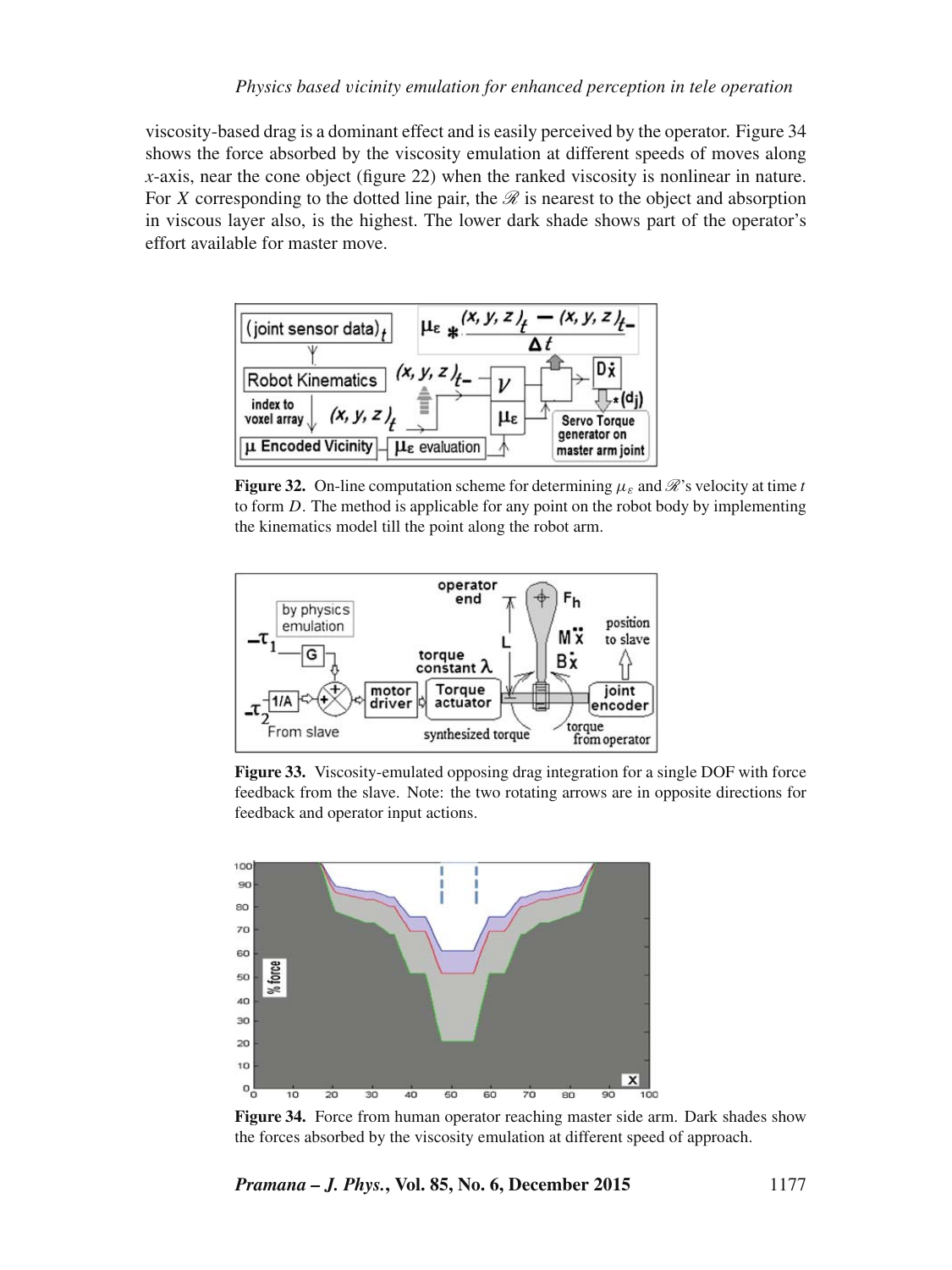Higher the approach velocity, higher will be the absorption in  $\mu$  layers. Also the absorption increases near the surface of the object. Voxel-to-space map is fixed for the entire cubical workspace as per the desired scale factor (i.e., grid spacing). The voxelized workspace (figure 31) is formed by a 3D data array of equal voxel size as shown in figure 10. The joint value and kinematics model give the locations X, Y, Z of  $\mathcal R$ [34]. Voxel-to-space map gives voxel 3D index into the data record. The applicable  $\mu$ is accessed from the record directly at real-time speed and  $\mu_{\varepsilon}$  is computed without any constraint. Time-stamped position record or the joint velocity sensors provide velocity as real-time acquired data (figure 32). The figure shows computation steps for one point attached to slave robot model which is repeated for all the points (they encounter different  $\mu_{\varepsilon}$  and move at different speed V) attached to the slave robot model. The conversion to real physical force is carried out by using servo motors in the master arm [35] as indicated earlier (figure 33). The engineering implementation is discussed in another work.

# **7. Conclusion**

The viscous drag emulation process in object vicinity, needs precise spatial modelling of the vicinity of complex surfaces of real objects. Real-time sensing of the local viscosity property assigned to a location, where point of consideration on robot body passes, must be accurate and fast. Modelling of precise shape of the real workspace object is of utmost importance and necessitates the use of accurate CAD models [36] for assigning physical property. Unlike the potential maps for mobile robots that are approximate the viscosity assignment is precise.

The voxelized viscosity layer forming technique developed in this study and the varying viscocity emulation are the key to the success of developing a vicinity perception in real-time. This method is efficient and amenable to automated viscous layer model formation from CAD surface models without any shape constraints. The fidelity of ranked layers is good when spherical-forming-elements of moderate and large sizes are used. The consequent accentuation of stepped drag effect is also solved by using filters. The ranked viscosity model shifts most of the computations to offline preprocessing phase and thus, the real-time computation burden is minimized. The dependence of the drag phenomena on robot velocity and nearness to the object surface make the technique a strong candidate for force absorption-based active interface in 'man-in-loop' telecontrol of remote manipulators. The perception developed by physics emulation is a novel technique and functions successfully in precontact phase for forward position force feedback modality of teleoperation.

#### **Acknowledgements**

The author thanks Dr L M Gantayet and Dr B K Datta for useful discussions.

#### **References**

[1] H Kazerooni, T-I Tsay and H Karin, *IEEE Trans. Control Syst. Technol.* **1**(**1**), 50 (1993)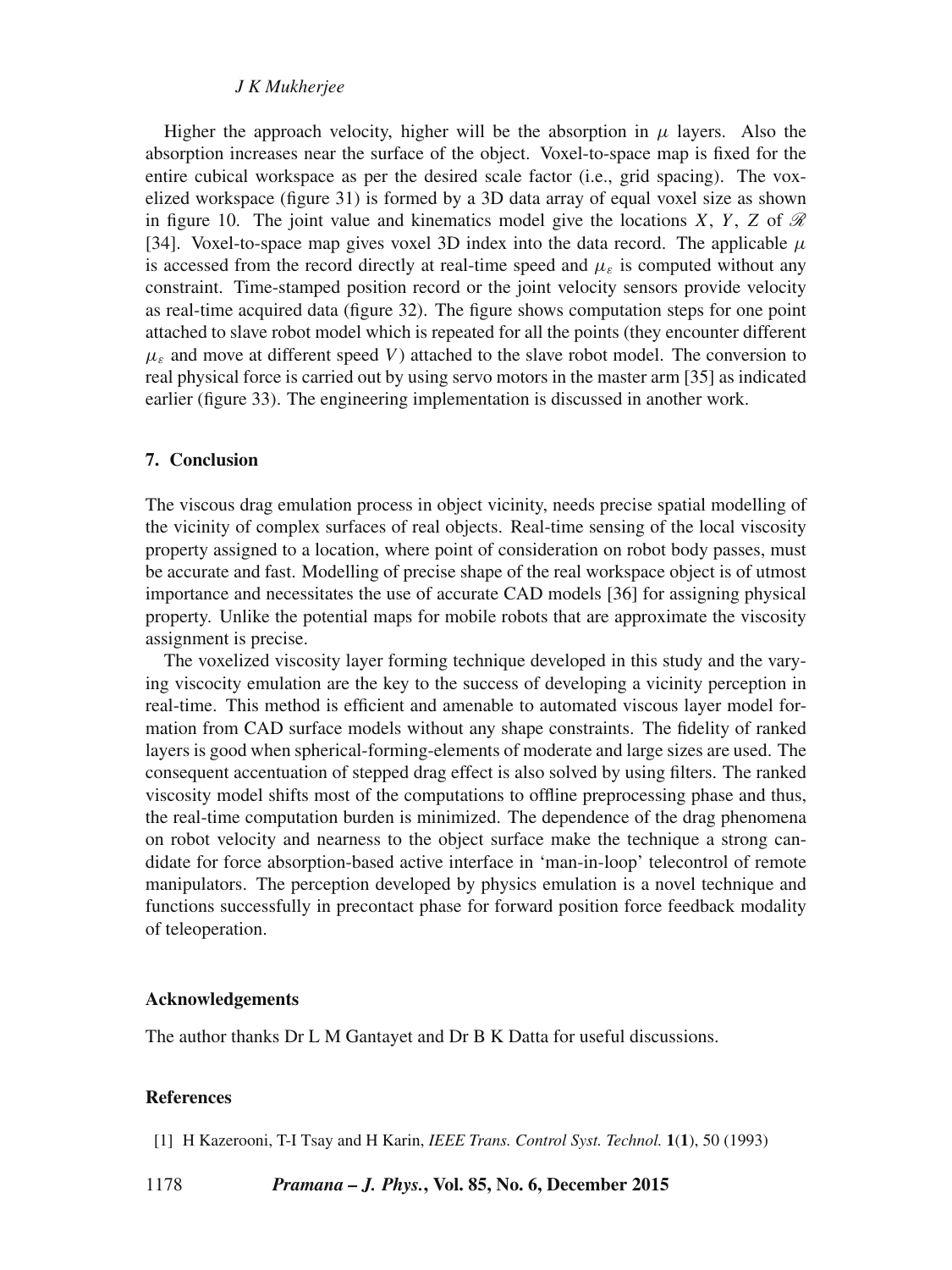- [2] D A Lawrence, *IEEE Trans. Robot. Autom.* **9(5)**, 624 (1993)
- [3] J E Speich, K Fite and M Goldfarb, *Proceedings of the IEEE International Conference on Robotics and Automation*, Vol. 3, pp. 2671–2676 (2000)
- [4] M C Cavusoglu, A Sherman and F Tendick, *IEEE Trans. Robot. Autom.* **18**(**4**), 641 (2002)
- [5] Z Zhang, D Zhao and T Chen, *IEEE International Conference on Robotics and Biomimetics (ROBIO 2007)*, pp. 307–311 (2007)
- [6] A M Abeykoon and K Ohnishi, *IEEE International Conference on Industrial Informatics*, pp. 833–838 (2006)
- [7] J K Mukherjee, U Mahapatra, S Bhattacharya and G P Srivastava, *Proceedings of the International Conference on Peaceful Uses of Atomic Energy-2009*, *V. 2* 2009
- [8] J K Mukherjee and K Y V Krishna, Machine Intelligence Tools For Supporting Metrics on Active Structural Elements and On-line Inspection in Fuel Cycle Facilities, *International Conference SMiRT21* (New Delhi, India, 2011)
- [9] G R Hopkinson, S Alexander, V Cyril, Z Igor and D H Andrew, *IEEE Trans. Nucl. Sci.* **52**(**6**), 2664 (2005)
- [10] S Payandeh and Z Stanisic, *Proceedings of the 10th Symposium on Haptic Interfaces for Virtual En*v*ironment and Teleoperator Systems*, *HAPTICS 2002*, IEEE, 2002, pp. 18–23
- [11] S Park, R D Howe and D F Torchiana, Virtual fixtures for robotic cardiac surgery, *Medical Image Computing and Computer-Assisted Inter*v*ention–MICCAI 2001* (Springer, Berlin, Heidelberg, 2001) pp. 1419–1420
- [12] J K Mukherjee, An observer based safety implementation in tele-robotics, *in: Proceedings of the International Conference TIMA-2011*, 2011
- [13] C W Warren, *Proceedings of the IEEE Conference on Robotics and Automation*, pp. 316–321 (1989)
- [14] Y Koren and J Borenstein, *Proceedings of the IEEE International Conference on Robotics and Automation*, pp. 1398–1404 (1991)
- [15] E Sanchez, A Rubio and A Avello, *IEEE*/*RSJ International Conference on Intelligent Robots and Systems*, Vol. 2, pp. 1302–1307 (2002)
- [16] B Hannaford and J H Ryu, *Proceedings of the IEEE International Conference on Robotics and Automation*, Vol. 2, pp. 1863–1869 (2001)
- [17] C O Bennett and J E Myres, *Momentum, heat and mass transfer* (McGraw Hill, New York, 1962)
- [18] V Chandru, S Manohar and C E Prakash, *IEEE Comput. Graph. Appl.* **15**(**6**), 42 (1995)
- [19] E G Gilbert, D W Johnson and S S Keerthi, *IEEE J. Robot. Autom.* **4**(**2**), 193 (1988)
- [20] J O Rourke and N Badler, *IEEE Trans. Pattern. Anal. Mach. Intell.* **3**, 295 (1979)
- [21] J Tomero, J Hamlin and R Kelley, *Proceedings of the IEEE International Conference on Robotics and Automation*, pp. 1602–1608 (1991)
- [22] K K Gupta, *IEEE Trans. Robot. Autom.* **6**(**5**), 522 (1990)
- [23] C K Chua, K F Leong and C-S Lim, *Rapid prototyping: Principles and applications* (World Scientific Publishing Co., Inc., 2003)
- [24] A Kaufman, D Cohen and R Yagel, *IEEE Computer* **26**(**7**), 51 (1993)
- [25] A Kaufman and E Shimony, *Proceedings of the 1986 Workshop on Interacti*v*e 3D Graphics*, pp. 45–75
- [26] O Cohen and A Kaufman, *Graphical models and Image Processing* **57**(**6**), 453 (1995)
- [27] J K Mukherjee, *Conference on Con*v*ergent Technologies for the Asia-Pacific Region, TENCON 2003*, Vol. 1, pp. 305–309
- [28] O Cohen and A Kaufman, *IEEE Comput. Graph. Appl.* **17**(**6**), 80 (1997)
- [29] J Huang, R Yagel, V Filippov and Y Kurzion, *IEEE Symposium on Volume Visualization*, pp. 119–126 (1988)
- [30] T Moller *J. Graphics Tools* **2**(**2**), 25 (1997)